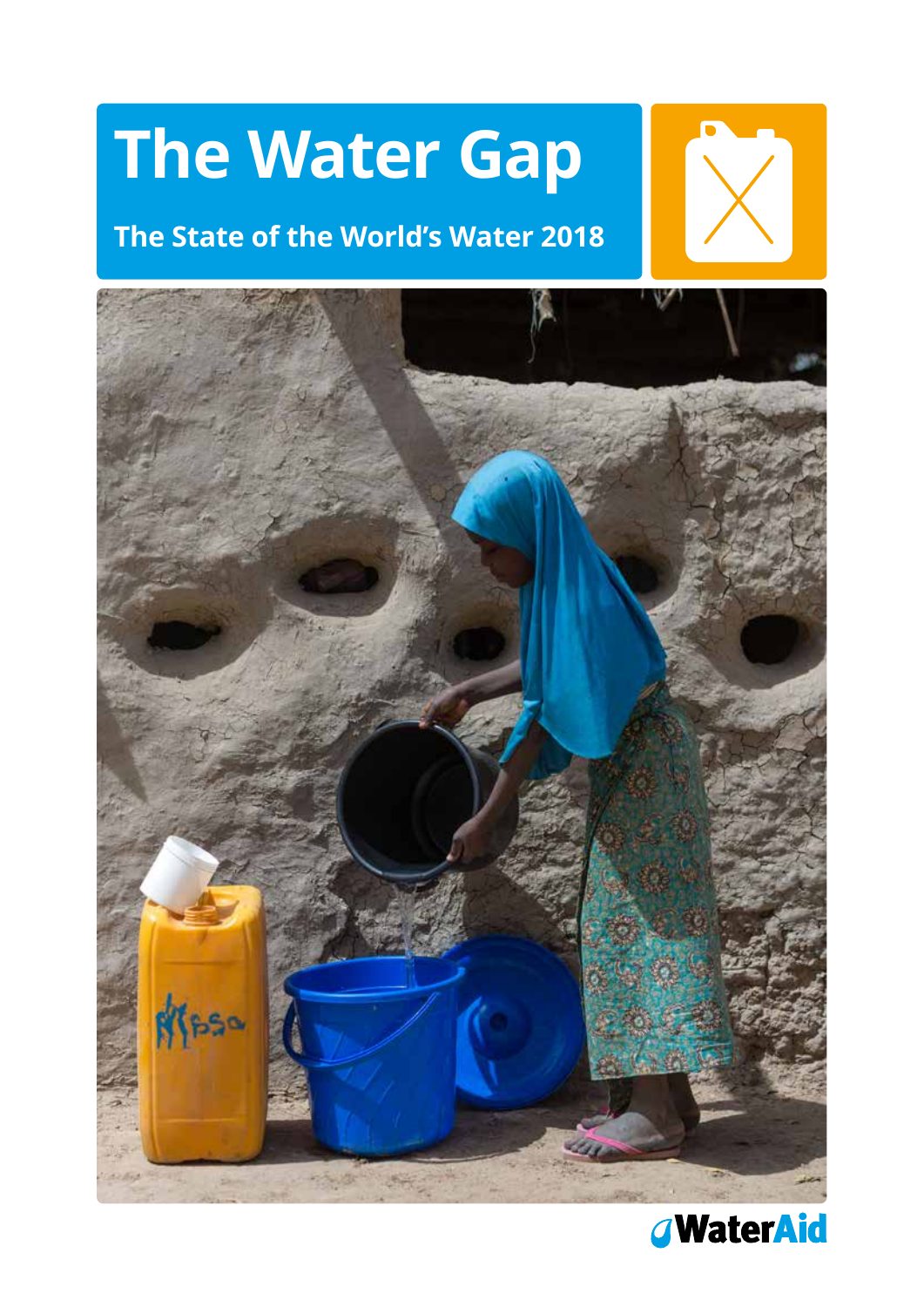# **Introduction**



## **2018 may well be remembered as the year one of the world's great tourist destinations ran out of water.**

In a startling reminder that our world's most precious resource is becoming increasingly scarce for too much of the population, Cape Town hit the headlines for declaring a date for Day Zero: the day on which city taps run dry.

But long queues and limited water supplies are already happening in many other less headline-worthy locales, reminding us of the need for better and fairer management of Earth's water supply.

Already more than 60% of humanity lives in areas of water stress, where the supply of water cannot or will not continue to meet demand. If water is not managed more prudently – from source, to tap, and back to source – the crises observed today will become the catastrophes of tomorrow.1

This year's *The State of the World's Water* reveals that the number of people defined as without clean water close to home has gone up, with new entries in our ranking.

Some **844 million people** are now struggling to access life's most essential requirement – almost 200 million more than previously counted.

Statisticians now record both what source people obtain their water from and how far they travel for it. Anything longer than a 30-minute round trip no longer counts as access.<sup>2</sup>

As a result, countries including Uganda and Niger are now counted among those with the lowest rates of access; many countries also face intense competition with agriculture and industry for water, and evergrowing challenges from extreme weather, political instability, conflict and displacement.

New data that links water access to household wealth also shows that, even in countries making progress, there are still vast discrepancies between richest and poorest.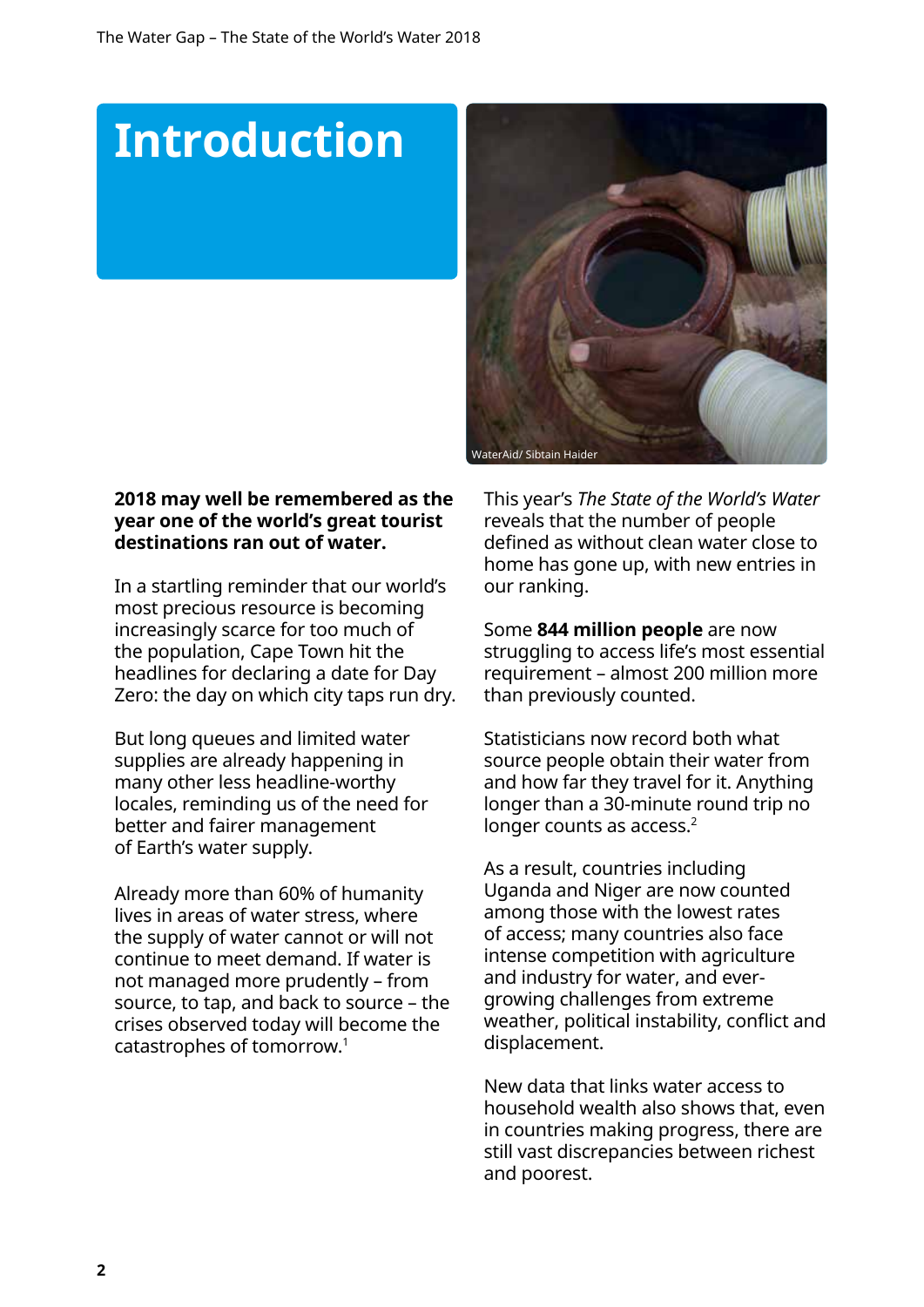

As this year's report demonstrates, wherever you are in the world, it's the poorest and least powerful who are most often without clean water. That means those who are older, ill, disabled, who live in a remote or rural location or have been displaced, or who are of a caste, ethnicity or religion likely to be discriminated against. Inequalities in wealth and power, attitudes in society and culture, and limited resources mean they are also hardest to reach. Gender intensifies this inequality; it is mainly up to women and girls to find and fetch water, or to find ways to adapt when it is scarce. Consider this: a woman collecting the UN-recommended amount of 50 litres per person for her family of four from a water source 30 minutes away would spend *two and a half months a year*  on this task.

Importantly, 2018 presents a chance for change. Nearly three years ago, world leaders passed the UN's Sustainable Development Goals, a promise to end extreme poverty and create a fairer, more sustainable world. This summer, Global Goal 6 – to deliver access to water and sanitation to all – will be reviewed at a high-level political forum in New York, to measure progress and press ahead for more.

**Around 289,000 children under five die each year of diarrhoeal illness directly linked to dirty water, inadequate toilets and poor hygiene. This shouldn't be normal. It is a crisis we cannot ignore.**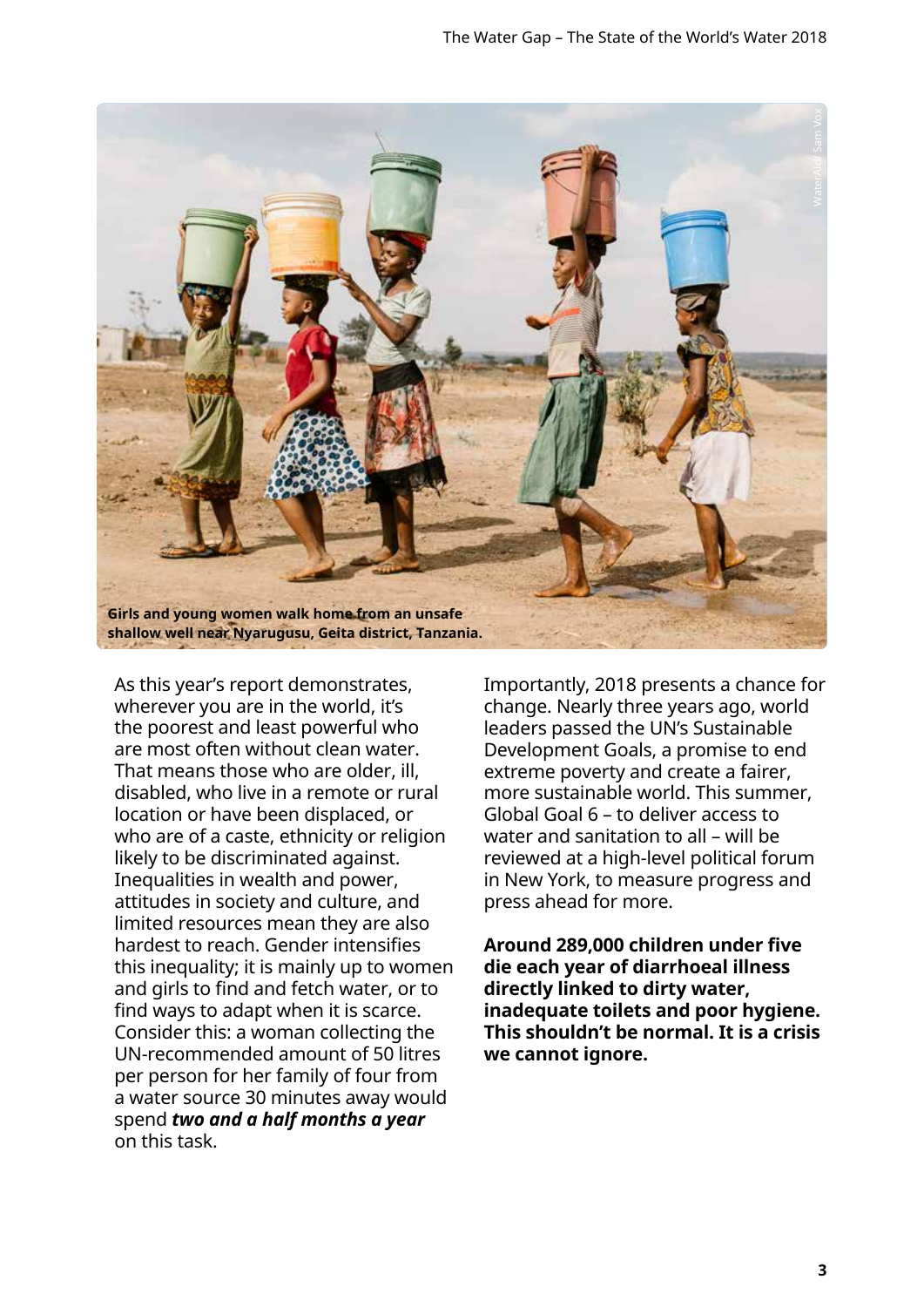# **What does access to water mean?**

**For the most fortunate, it means turning on a household tap at any time for a glass of clean, safe water. An estimated 89% of the world has clean water in or near home – an increase from just 81% in 2000. That leaves 844 million at the bottom of the ladder – with long journeys for clean water, or dependent upon contaminated wells, rivers or ponds.**

**The Unicef-WHO Joint Monitoring Programme ladder of access**

**Safely managed water:** treated to make it safe to drink, tested, piped into homes and available when needed. About 5.2 billion people in the world, or 71% of the world's population, benefit from this level of service.<sup>3</sup>

**Basic water service:** piped water, protected deep wells and boreholes, protected springs, rainwater, and packaged or delivered water, all within a 30-minute round-trip journey. Another 1.3 billion people are dependent upon this level of access.

> **Limited service:** a lengthy journey to find a basic water service – more than a 30-minute round-trip, including time for queuing.

> > **Unimproved service:** drinking water from an unprotected dug well or unprotected spring.

**Surface water:** drinking water directly from a river, dam, lake, pond, stream or canal – almost certain to cause illness.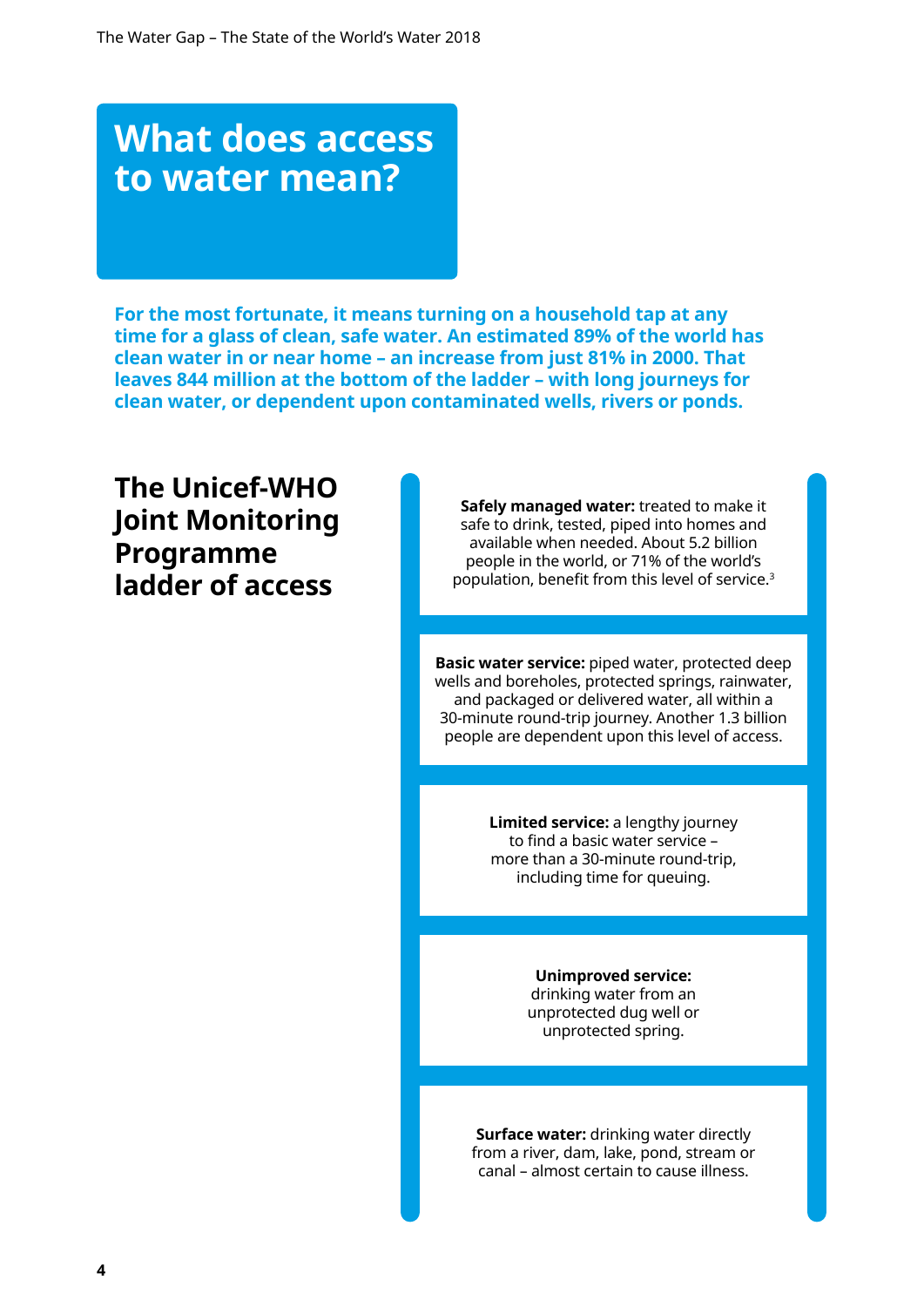## **Six reasons people are deprived of access to water**



#### **1. Lack of financing and political priority**

At the highest level, access to water is about national, regional and local governments choosing to make water a priority, and dedicating funding and expertise accordingly. When governments don't prioritise basic human needs for water, uneven distribution and shortages are the result.

### **2. Lack of institutions capable of delivering and maintaining**

In the UK, the US and many other developed countries, we depend upon regulated utilities that deliver and maintain our water service, which are expected to invest when needed and will pay a legal price if they don't do their jobs well. The ultimate goal in the developing world is the same: well-trained, regulated utilities that ensure a sustainable supply of water for all.

### **3. Lack of effective taxation and tariffs**

The human right to safe drinking water means it must be accessible and affordable for everyone. But countries that don't collect effectively from those who can afford to pay aren't likely to be able to reach those who struggle. 'Pro-poor policies' include water charges proportionate to income or subsidising the cost of initial connection.

#### **4. Location and land tenure**

If you're far from a major town or city, or if you're in a major centre but in an unplanned or illegal settlement, then you're less likely to be able to access a reliable, piped water supply, and more likely to be at the mercy of the elements or powerful people around you. Unregulated commercial extractions of ground water that reduce the amount available for household use, or pollution of water sources, affects those who are disenfranchised the most.

### **5. Discrimination**

Caste, class, health, political affiliation, homelessness or displacement may all keep you from accessing what water is available – either because you can't afford it, or because others keep you away out of superstition, or misguided fears of contamination.

### **6. Disaster and displacement**

Where water access is fragile, a hurricane, drought or conflict is likely to wipe it out completely, forcing the population to make do with rationed supplies or move to another location. Ensuring water services have proper infrastructure and maintenance can help them withstand sudden shocks, and helps restore them more quickly.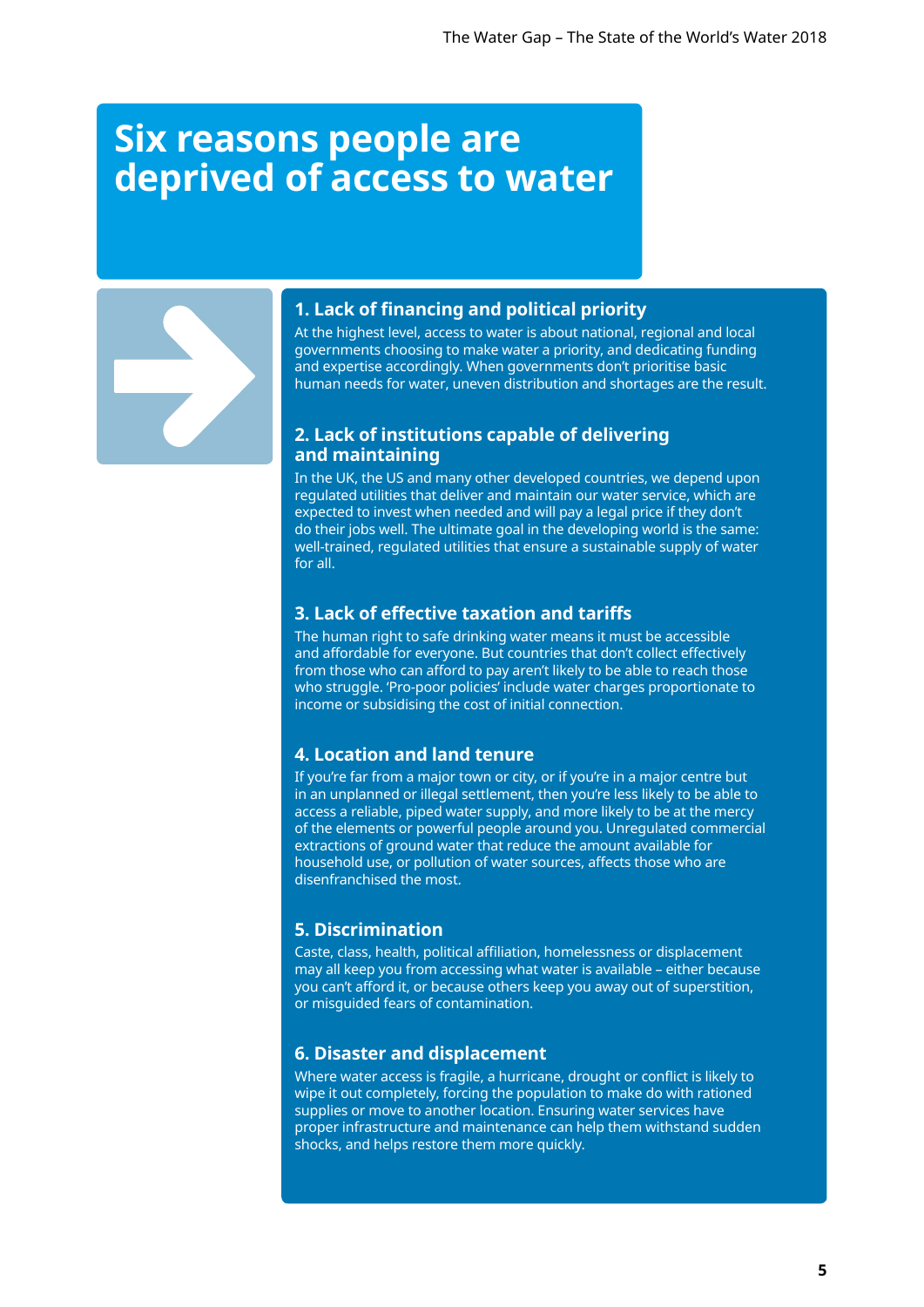# **Defining inequality**

**Inequality is rooted in wealth and power, and is defined by who you are, where you live and your social and economic situation. Your age, education and ethnicity also come into play, and inequality may change over time, as you grow older, your health changes, or from conflict or a shock event.**

**The ability to access clean water is affected by all of these too, and may also change throughout a lifetime.**

**Textile worker Aleya suffers from health problems from contaminated drinking water in Banglabazar, Gazipur, Bangladesh. An H&M Foundation funded project will work to improve water access as well as sanitation and hygiene in the area.**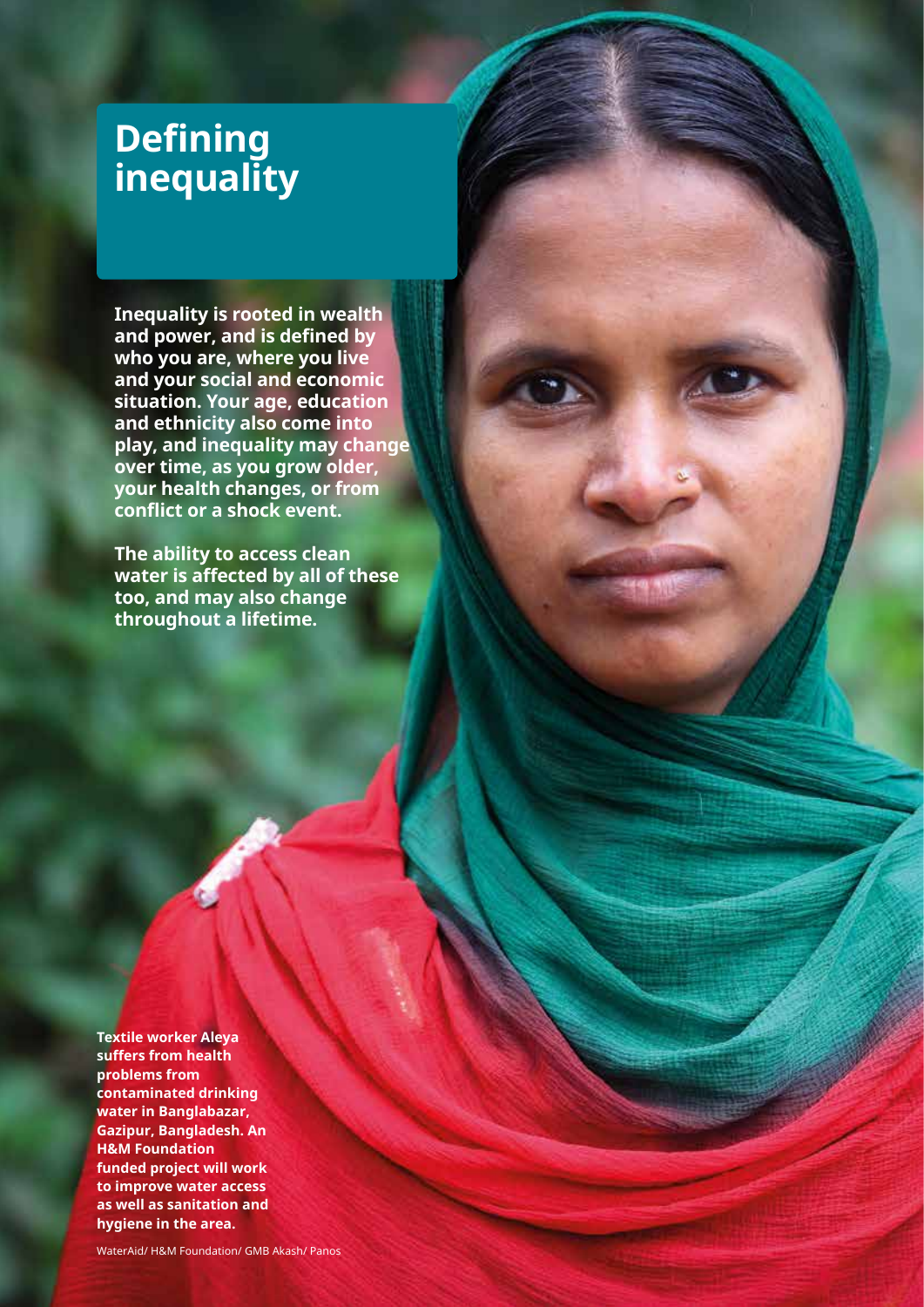## **What happens when access to water is a struggle?**

## **Your health suffers**

Diarrhoea, skin conditions, infections, river blindness and trachoma can all be linked to dirty water, alongside poor sanitation and poor hygiene. One in four newborn deaths are due to infections and sepsis $4$  that might have been prevented had the babies been delivered in places with safe water, decent sanitation and good hygiene. Small children with regular bouts of diarrhoea or intestinal worms are more likely to experience malnutrition and stunting. In areas where groundwater has become saline, hypertension and eclampsia are more common.

### **You are less safe and secure**

Walking for water may involve a lengthy and remote route. This means risking encountering snakes and wild animals, as well as harassment and attack. It's also hard work; a full 20 litre jerrycan weighs the same as an aeroplane luggage allowance (20 kg). Carrying this on your back or head on narrow, slippery paths means great risk of injury and strain, several times a day.

### **You lose out on education**

Ever tried to study when you're thirsty? It's impossible to concentrate. Imagine yourself as a six-year-old in a hot, crowded classroom without anything to drink for hours. Children who must fetch water for their families are often late for lessons and may be more likely to drop out early.

## **You are less able to earn an income**

Supporting yourself is hard to work if you're often ill. And it's hard if you've got to spend hours each day collecting water. Having a clean, safe source of water nearby saves time, improves health, and opens up small business opportunities.

## **Your social standing and dignity suffers**

It can be humiliating and isolating to be unable to wash yourself and your clothes because there isn't enough water. This is particularly an issue for older, sick or disabled people who find it harder to get to a tap and carry water back. Women and girls who are menstruating will struggle to maintain routines and hygiene, with increased risk of infection.

## **It reinforces gender inequality and exploitation**

This goes far deeper than the chore of fetching water. Where communities live with extreme water scarcity and climate stress, progress in gender equality rolls back as families revert to traditional roles to survive. In hard-hit countries like Mozambique, there's evidence that domestic abuse and child marriage are on the rise, as struggling families marry off their daughters in the hope they will be provided for.5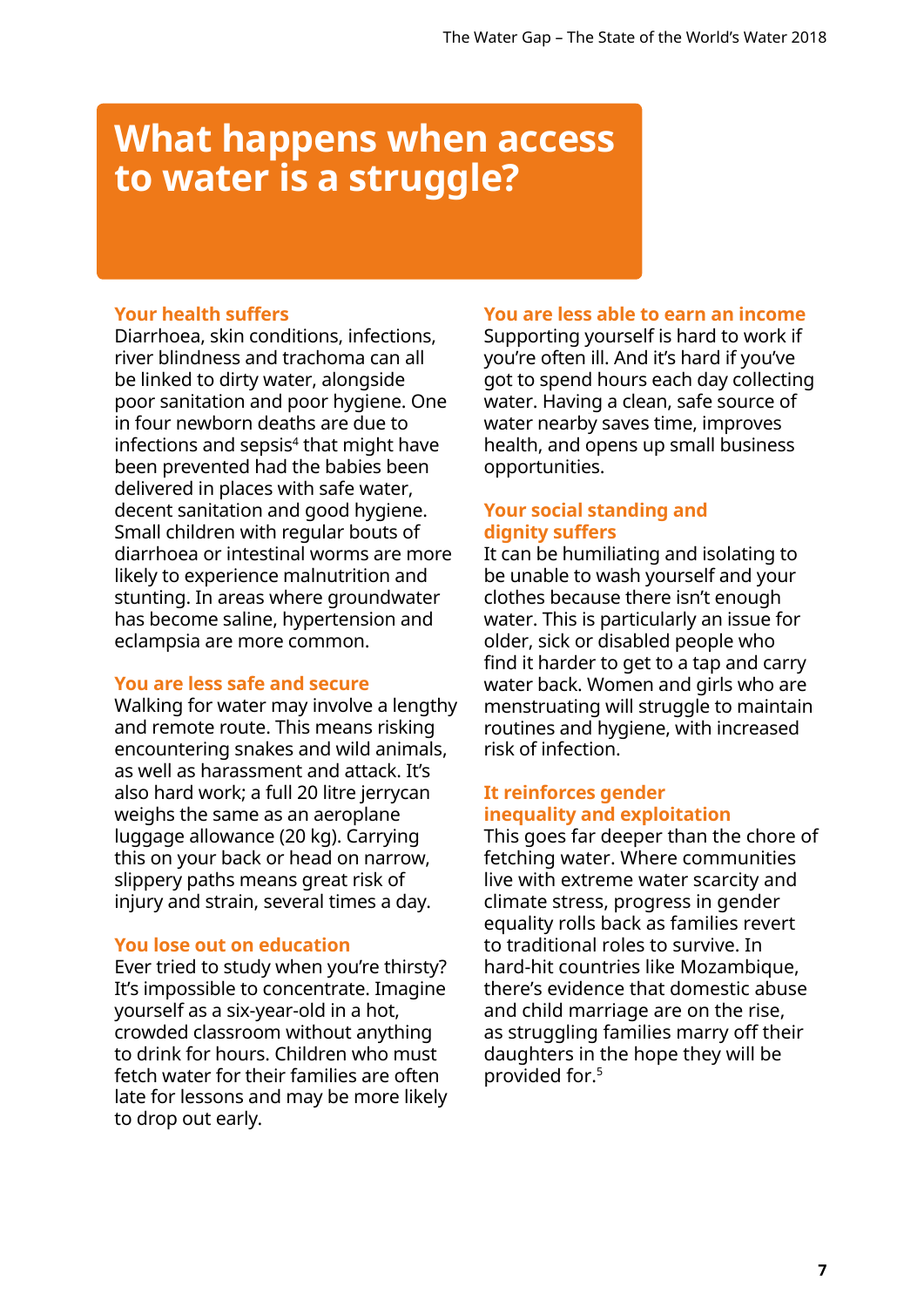## **The top 10 countries with lowest access to water - by %**

\*denotes 2015 ranking

| <b>Rank</b>    | <b>Country</b>        | <b>At least basic %</b><br>access |
|----------------|-----------------------|-----------------------------------|
| 1              | Eritrea               | 19                                |
| $\overline{2}$ | Papua New Guinea*     | 37                                |
| 3              | Uganda                | 38                                |
| 4              | Ethiopia*             | 39                                |
| 5              | Dem Rep of the Congo* | 39                                |
| 6              | Somalia               | 40                                |
| 7              | Angola*               | 41                                |
| 8              | $Chad*$               | 43                                |
| 9              | Niger                 | 46                                |
| 10             | Mozambique*           | 47                                |

Top of the list this year is Eritrea, with just 19% of the population in this coastal nation – an isolated dictatorship which has also become a route for refugees – having access to clean water close to home. Papua New Guinea moves from lowest to second-lowest in the world, still facing rising seas, extreme weather and other impacts of climate change.

In third place this year is Uganda, a new addition to the top 10 indicating that many of its people have long walks for water. Just 38% of people have access to clean water close to home. While Uganda has made progress in the years since the end of its civil war, its economy is slowing, increasingly unreliable rains are affecting agriculture, and conflict in neighbouring South Sudan has

contributed to Uganda's status as host to the largest number of refugees in Africa.7

Coming in ninth is Niger. This landlocked nation of the Sahel desert was ranked second least-developed nation in the world in 2016 by the UN, with 44% of its people living in poverty. It has one of the highest rates of population growth in the world, at 3.9% a year.8 Subject to drought as well as flooding, Niger's food supply is insecure, affecting more than 1.5 million people in 2017; an estimated 42% of children under five are malnourished.9 The country is also host to about 300,000 refugees from conflict in neighbouring countries of Libya, Nigeria and Mali.10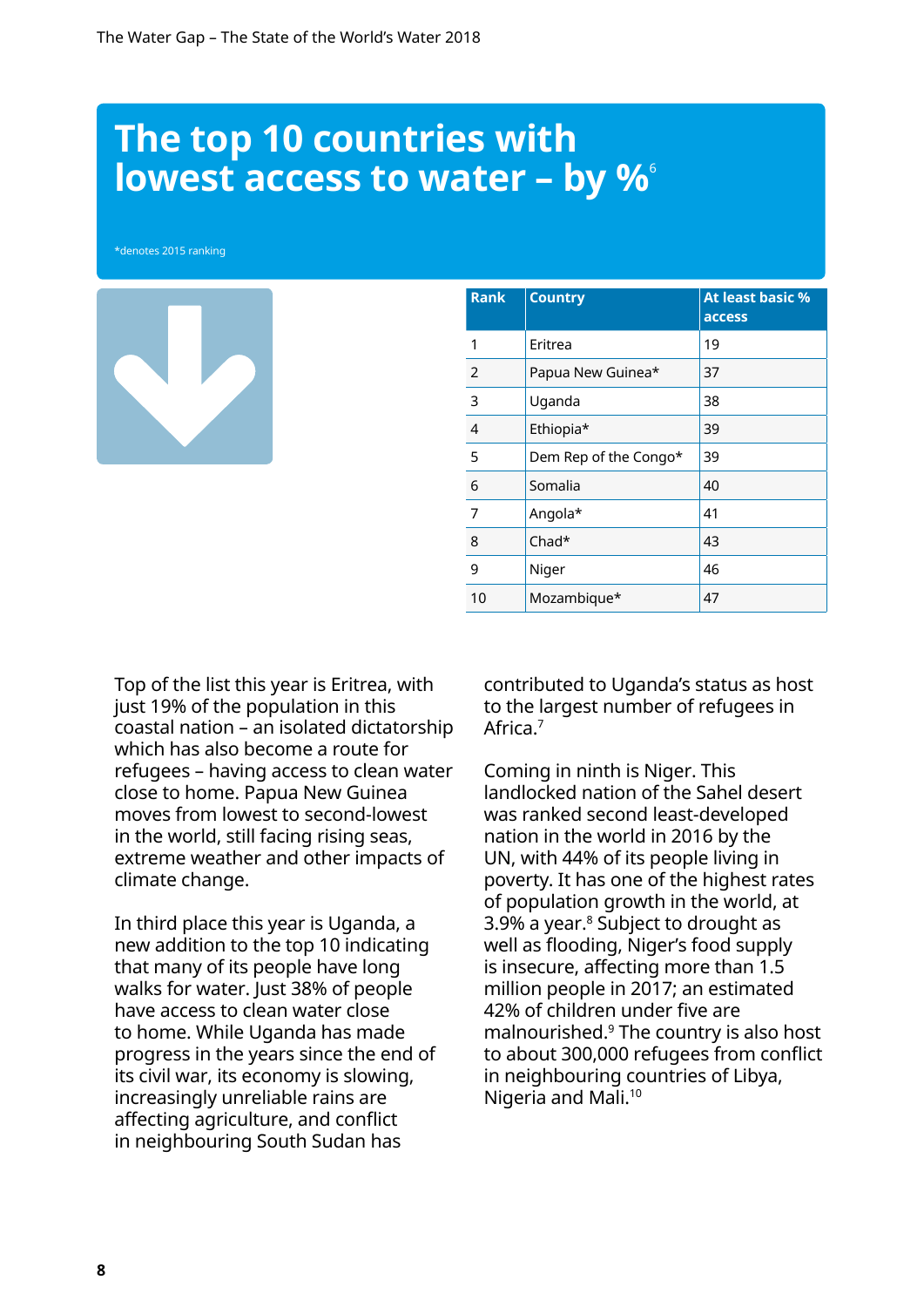## **Uganda**

**38%** of people have access to clean water close to home **35%** of the poorest people **72%** of the richest people

**UN Human Development ranking: 163**



Aguti Anna Grace, 41, was tortured and lost an arm – as well as three of her children – in 2005 to rebels from the Lord's Resistance Army. Today, with her nearest water point 3km away, she has a WaterAid-provided rainwater harvesting tank which gives her surviving children more time to go to school . 'People like me, living with a disability, will always find it challenging to go there and carry water home... The tank can serve us with enough water so long as the rainy seasons continue," she said. "The water from the tank is good. We use it for all our household chores."

## **Niger**

Hamadou Seydou, 45, was born in the village of Norandé on the Niger river, as were his wife and three children. "My main activity is farming, especially rice growing. Over the last few years, heavy rains have washed away some of our land. This has strongly affected our ability to grow crops. Before WaterAid intervened here, the people suffered from diseases such as stomach pain, skin infections and diarrhoea. Sometimes people have died from these. Now, almost everyone has a latrine for their needs and we use the new borehole to get all our drinking water. We still use the river water for our other needs, such as laundry, washing utensils, agriculture and brick-making."



**46%** of people have access to clean water close to home **41%** of the poorest people have clean water **72%** of richest people have clean water **UN Human Development ranking: 187**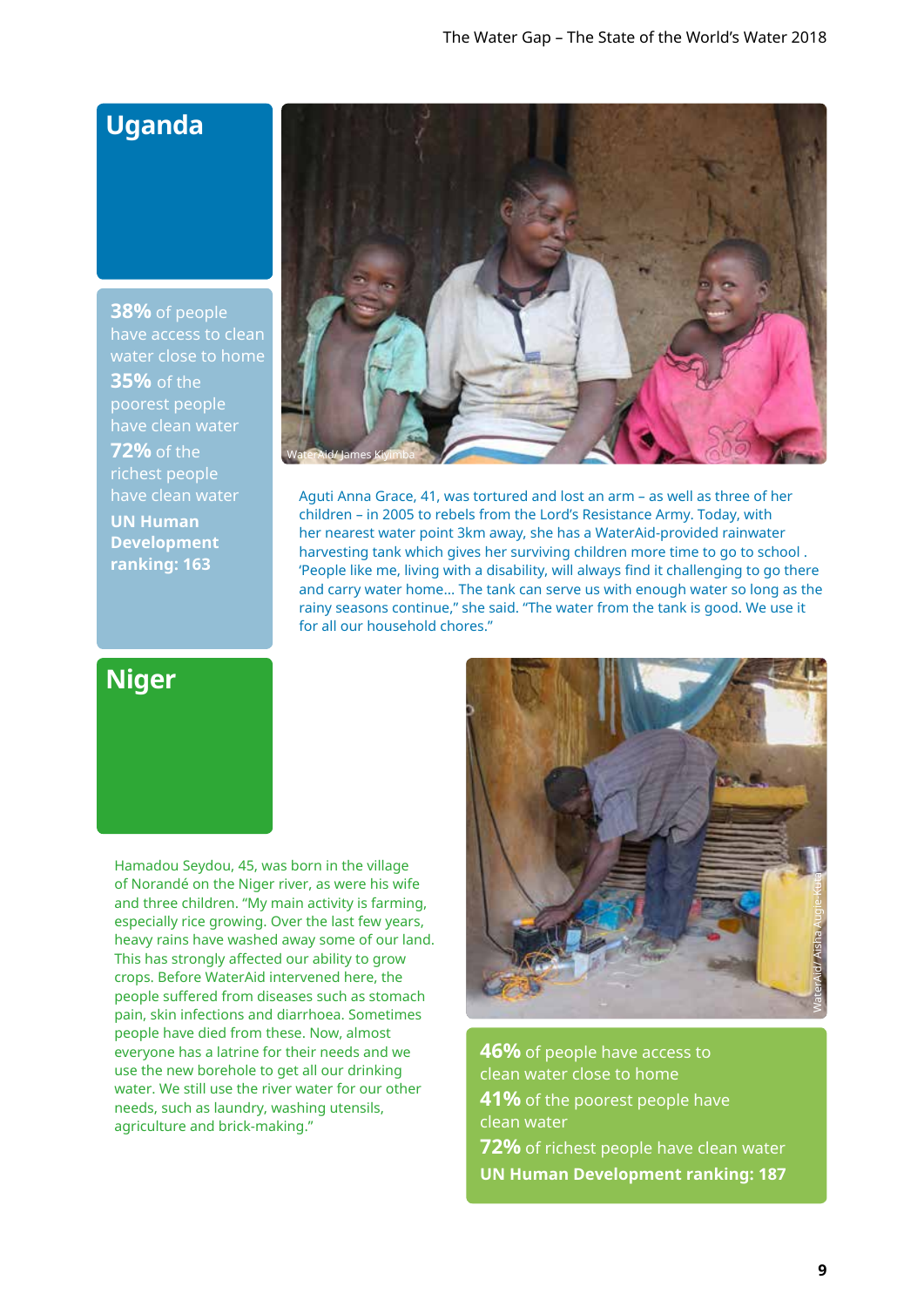# **The top 10 countries with lowest access to clean water close to home - by population**<sup>11</sup>

\*denotes 2015 ranking

|--|

| <b>Rank</b> | <b>Country</b> | <b>Number of</b><br>people without |
|-------------|----------------|------------------------------------|
| 1           | India*         | 163,105,959                        |
| 2           | Ethiopia*      | 60,504,853                         |
| 3           | Nigeria*       | 59,498,110                         |
| 4           | $China*$       | 57,545,973                         |
| 5           | DRC*           | 46,879,641                         |
| 6           | Indonesia*     | 26,982,307                         |
| 7           | Tanzania       | 26,657,528                         |
| 8           | Uganda         | 23,840,407                         |
| 9           | Pakistan*      | 21,640,293                         |
| 10          | Kenya*         | 19,130,780                         |

Top of this list once again is India. It is also one of the world's most-improved nations for reaching the most people with clean water, but faces challenges with falling groundwater levels, drought, demand from agriculture and industry, pollution and poor water resource management – challenges that will intensify as climate change contributes to more extreme weather shocks. In November, it restructured its rural water programme with a goal to reach 90% of rural households with piped water by 2022.12

Tanzania is a new addition to the list this year, now that distance is taken into account; 13% of its people have more than a 30-minute walk for clean water, and 37% are relying on unsafe sources.13 Its population has more than doubled in 25 years and

is rapidly urbanising; combined with recurring drought and heavy use of water for agriculture, Tanzania is in a state of water stress.14 The Tanzanian government is aiming for universal access to safe water by 2025; however, to achieve this, good management of water and prioritising its use will be essential.

Pakistan, too, is facing severe challenges; industrialisation and the demands of agriculture, depleted and increasingly saline groundwater, rapid urbanisation and drought have all taken their toll. Here, too, the disparity between rich and poor becomes clear: while nearly all of the country's wealthiest have access to clean water, this applies to only 79% of its poorest.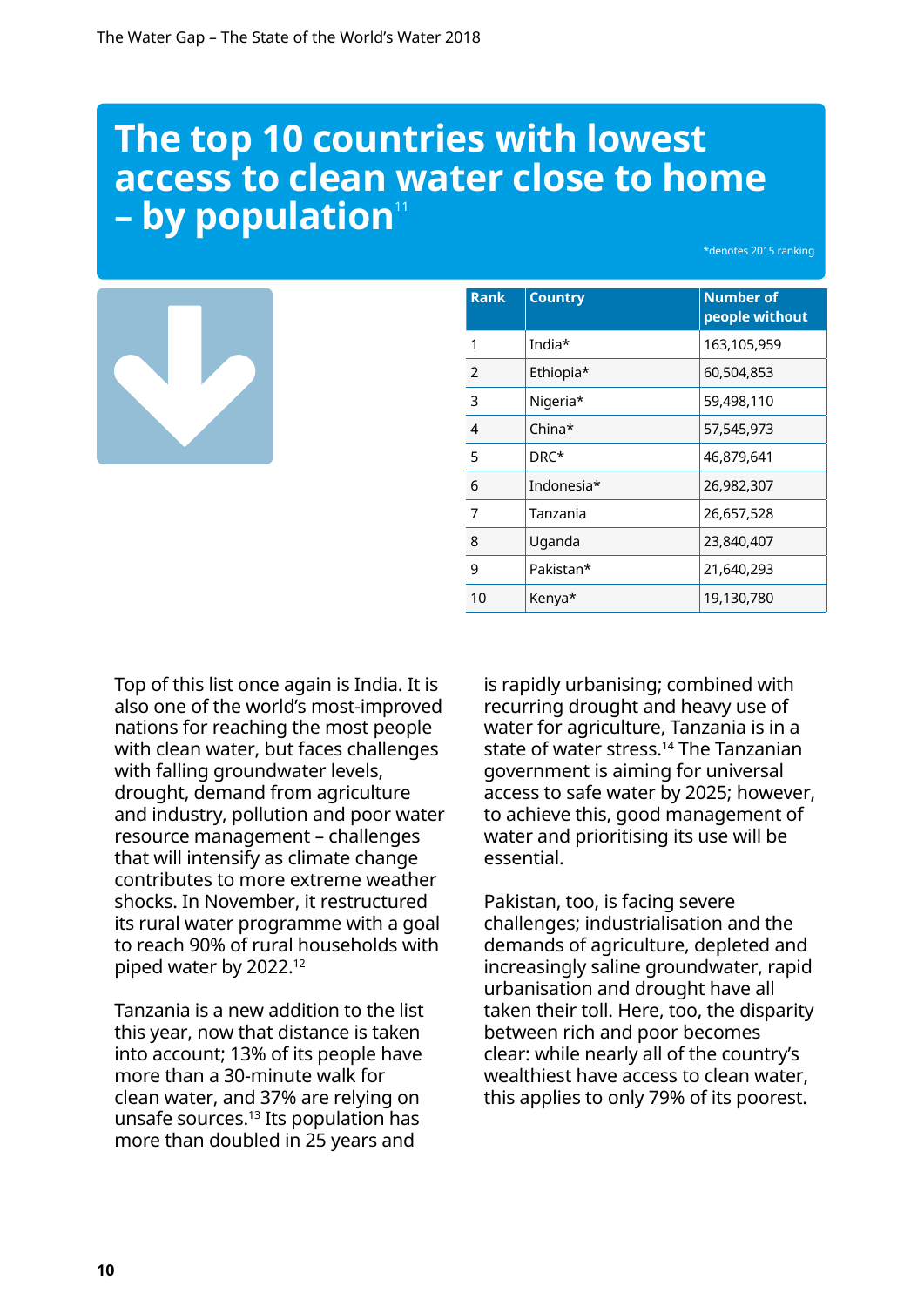## **Pakistan**

**88.5%** of people have access to clean water close to home

**79.2%** of the poorest people have clean water

**98%** of the richest people have clean water

**UN Development Index ranking: 147**

Banno, a mother of five and main carer for her bedridden husband, lives in Bhanani Bheel village in Tharparkar, Pakistan, where WaterAid and local partners have installed a solar-powered reverse osmosis plant. "People in this area have spent most of their lives digging and searching for sweet water wells. We had no idea such plentiful water would be available in front of us," she said. "Before the reverse-osmosis plant, I had to travel miles on my donkey to fetch water from wells to quench the thirst of my family... It would take two to four hours to get water."

## **Tanzania**

Asia Lucas, 62, paid to have three shallow wells dug near Nyarugusu town, Tanzania, and now charges 200 shillings per bucket to a local neighbourhood of artisanal gold miners and their families; the water runs low in the dry season and people complain of skin rashes and diarrheoa. The community is soon to be connected to a WaterAid water and sanitation project. "The people depend on this water for everything, for drinking, for bathing. Every day they depend on this. A deep borehole would help us here."



**50%** of people have access to clean water close to home **22%** of the poorest people have clean water **85%** of the richest people have clean water **UN Human Development ranking: 151**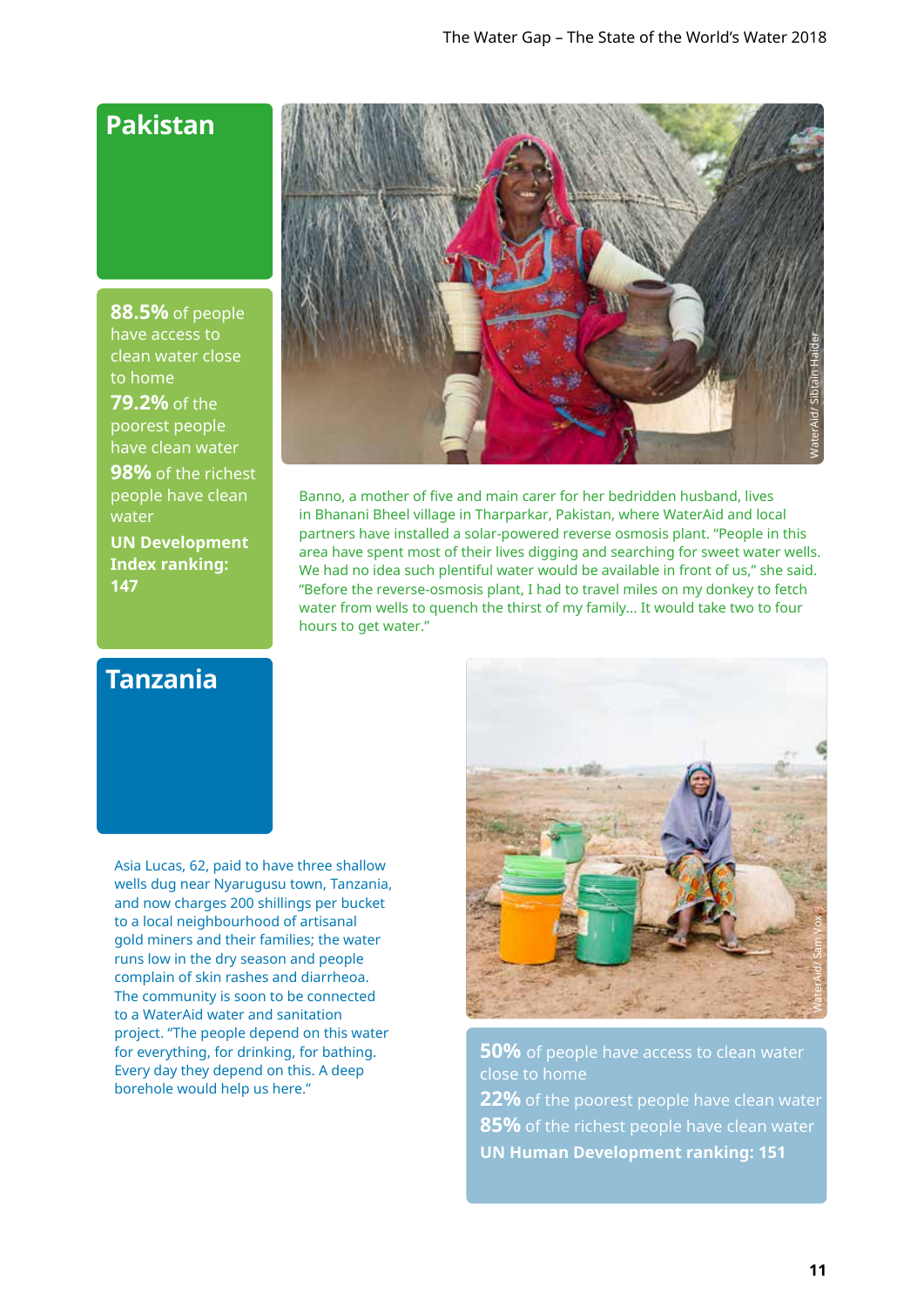# **The top 10 countries most improved in access to water – by % points**

|--|

| <b>Rank</b> | <b>Country</b> | access 2000 | access 2015 | % point change |
|-------------|----------------|-------------|-------------|----------------|
| 1           | Afghanistan    | 27.1%       | 62.9%       | 35.8           |
| 2           | Laos           | 45.8%       | 80.5%       | 34.7           |
| 3           | Yemen          | 42.7%       | 70.4%       | 27.7           |
| 4           | Mozambique     | 22.2%       | 47.3%       | 25.1           |
| 4           | Mali           | 49.2%       | 74.3%       | 25.1           |
| 5           | Paraguay       | 75%         | 98.9%       | 23.9           |
| 6           | Cambodia       | 52.4%       | 75%         | 22.6           |
| 7           | Ethiopia       | 16.7%       | 39.1%       | 22.4           |
| 8           | Nigeria        | 46.1%       | 67.3%       | 21.2           |
| 9           | Sierra Leone   | 38.7%       | 58.1%       | 19.4           |
| 10          | Somalia        | 20.7%       | 40%         | 19.3           |

Appearing in this category for the first time is Afghanistan. Though unstable, it has also been the focus of a huge reconstruction effort, which, while troubled, has expanded access to clean water. Yemen made progress before the outbreak of civil war in 2015, though ongoing conflict and cholera outbreaks now signal infrastructure breakdown.

Both Laos (no. 2) and Cambodia (no. 6) represent progress in southeast Asia, where economic growth and development have brought millions out of poverty. However, the water-wealth gap remains; while 95% of Cambodia's wealthy have access to clean water, only 61% of its poorest people can say the same.

Tied for fourth are Mali and Mozambique, though both also face serious challenges, including Mozambique's capital of Maputo currently experiencing severe water shortages and preparing for rationing.

In Mali, peace is fragile; drought and a fast-growing population have also contributed to food insecurity,<sup>15</sup> with an estimated 4.1 million people in this year's dry season expected to experience food shortages.16

In eighth place is Nigeria – an ambitious middle-income country with sub-Saharan Africa's largest income, it has nonetheless struggled to deliver clean water and sanitation to its people. Though access to water has improved substantially in the last 15 years, data reveals that this progress is mainly among the wealthy; only 30% of the country's poorest people have access to clean water close to home.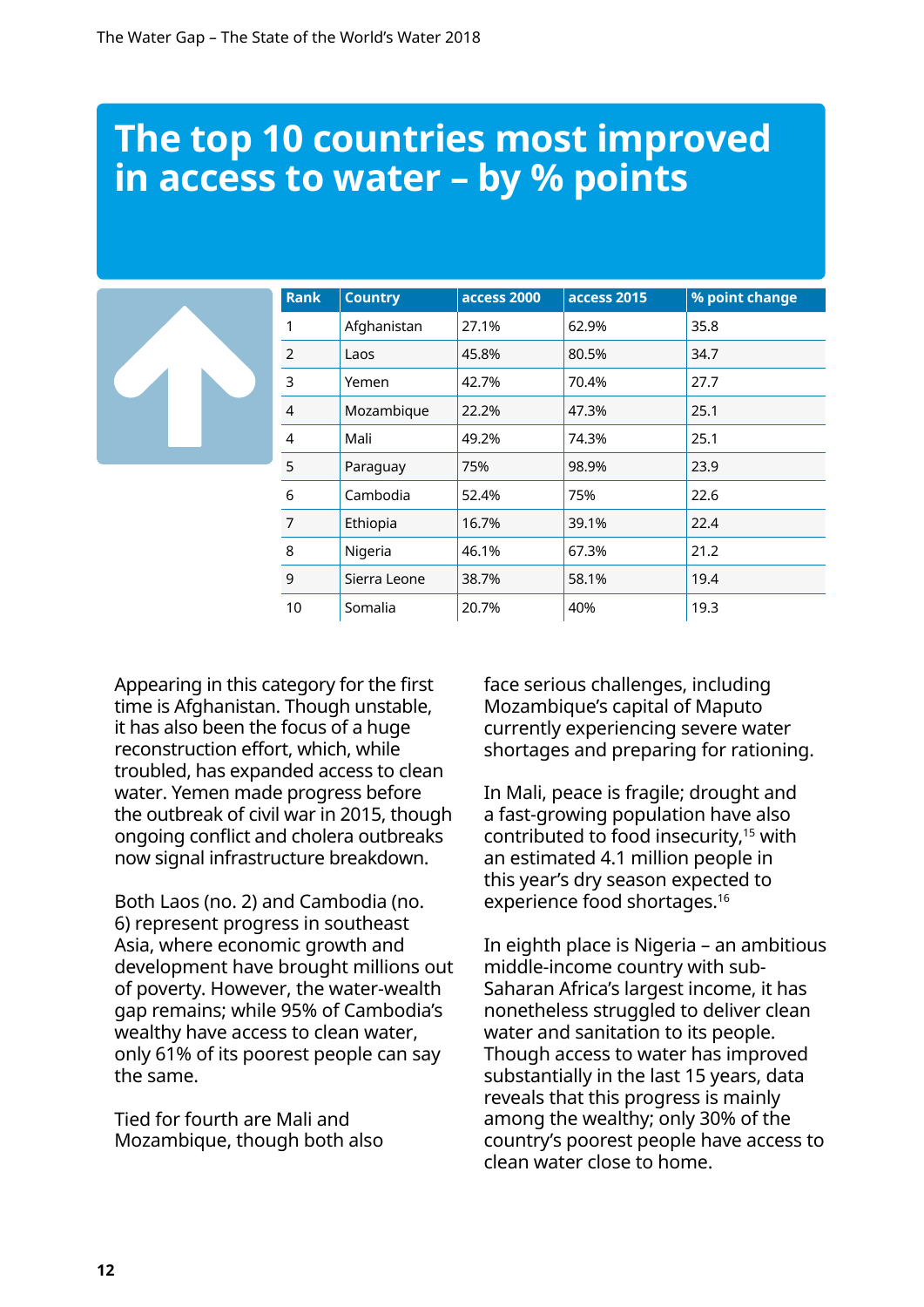## **Mali**



**74%** of people have access to clean water close to home **45%** of the poorest people have clean water **93%** of the richest people have clean water **UN Human Development ranking: 175**

Kadidiatou Diarra, 62, lives in Kati-Malibougou outside of Bamako, and walks to a public fountain across a railway track for water."One day I sent my grandchildren to the fountain to fetch water with a little cart. And on that day, on their way back with the water, there was some trouble with the little cart, and it got stuck in the middle of the rail track while the train was approaching. It was a panic. The children cried, but fortunately some adults ran to save them before the train hit them. This was lucky – otherwise the train would have crushed them. I can't forget that day. I was really afraid."

## **Nigeria**

Patience James and Rahab Peter, both 20, have lived in an IDP camp in Abuja for three years after fleeing violence in Borno state. "Now we get our water from a new borehole. But before, we had to buy pure water, or if we wanted to wash our clothes, we had to go to the river. The water there is not clean. The toilet is so bad that we go into the bush to relieve ourselves there, and when the rain falls, it washes everything into the river."



**67%** of people have access to clean water close to home **30%** of the poorest people have clean water **89%** of the richest people have clean water **UN Human Development ranking – 152**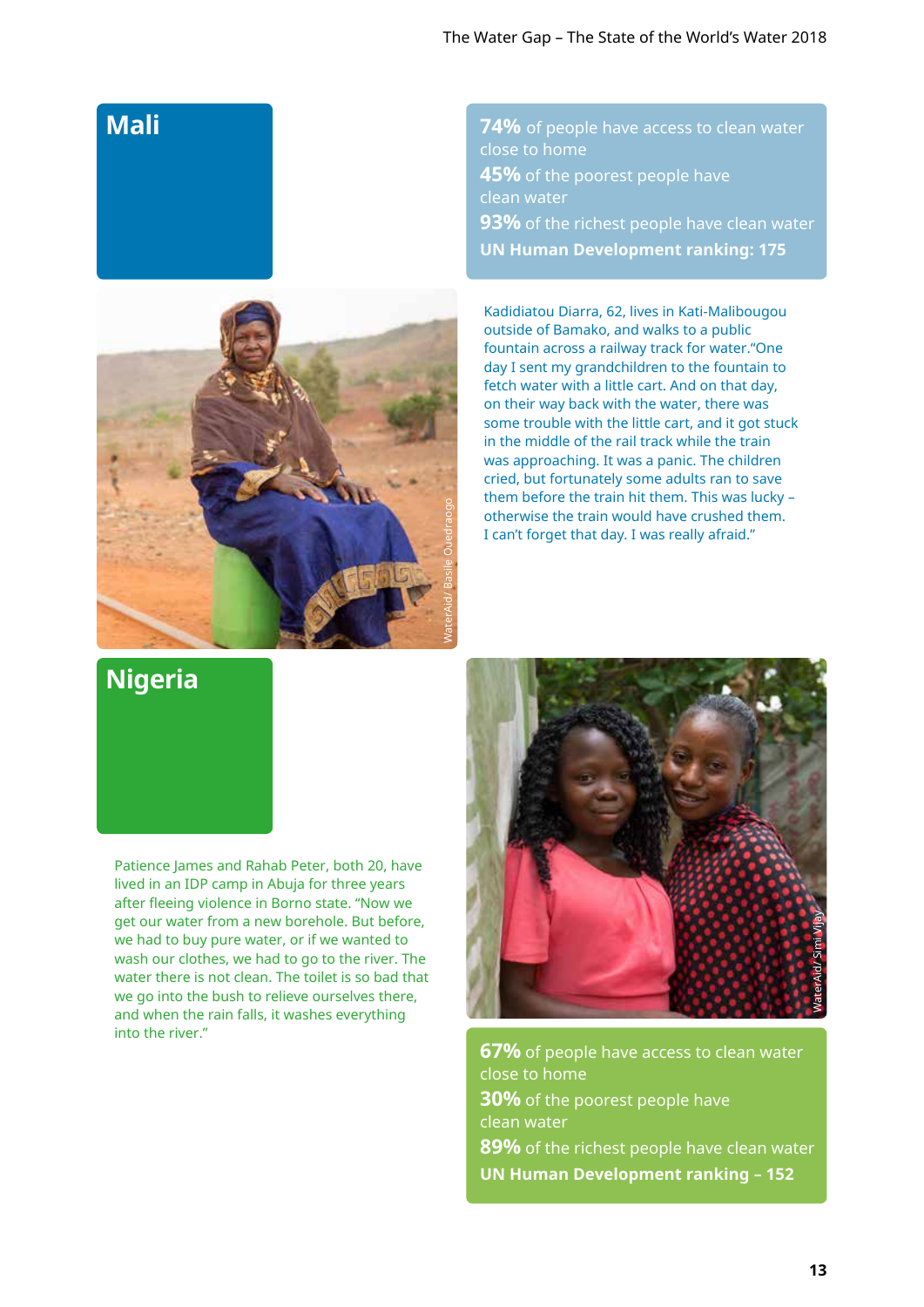# **The top 10 countries most improved in providing water access – by number, since 2000**<sup>17</sup>

| <b>Rank</b>    | <b>Country</b> | <b>Number of</b><br>people reached |
|----------------|----------------|------------------------------------|
| 1              | China          | 334,263,785                        |
| $\mathcal{P}$  | India          | 300,788,777                        |
| 3              | Indonesia      | 72,843,098                         |
| $\overline{4}$ | Nigeria        | 66,085,442                         |
| 5              | Pakistan       | 44,328,750                         |
| 6              | Brazil         | 37,923,597                         |
| 7              | Mexico         | 33,052,687                         |
| 8              | Bangladesh     | 32,439,869                         |
| 9              | Ethiopia       | 27,766,769                         |
| 10             | Philippines    | 24,046,112                         |

The largest countries in the world have the most striking results, and here we see that the world's two most populous countries, China and India, have also reached the greatest number of people with water since 2000. India in particular has made water access a major focus, with the government reporting further progress since the above figures were collected in the last round of monitoring in 2015 by Unicef and the World Health Organization.

Yet all of the countries on this list are also facing great challenges, and many have not been able to extend their progress to their poorest and most vulnerable people. Pakistan, for instance, has reached 44 million people since 2000 with water – yet we see that while almost all its wealthy have access to clean water close to home, one in five people living in poverty do not.

In Bangladesh, the recorded gap between rich and poor when it comes to access to clean water is much narrower. Yet, it too is facing serious challenges. Bangladesh is one of the most vulnerable nations in the world to the impact of climate change. Rising sea levels are contributing to increasingly saline groundwater and a new water crisis in the south. Naturally occurring arsenic also pollutes an estimated 12.5% of household water sources in Bangladesh, further reducing the access.18

Over the past year, Bangladesh has seen the arrival of an estimated 700,000 Rohingya refugees fleeing violence in neighbouring Myanmar, creating a sprawling refugee camp in a matter of weeks, and putting additional pressure on the country's water resources.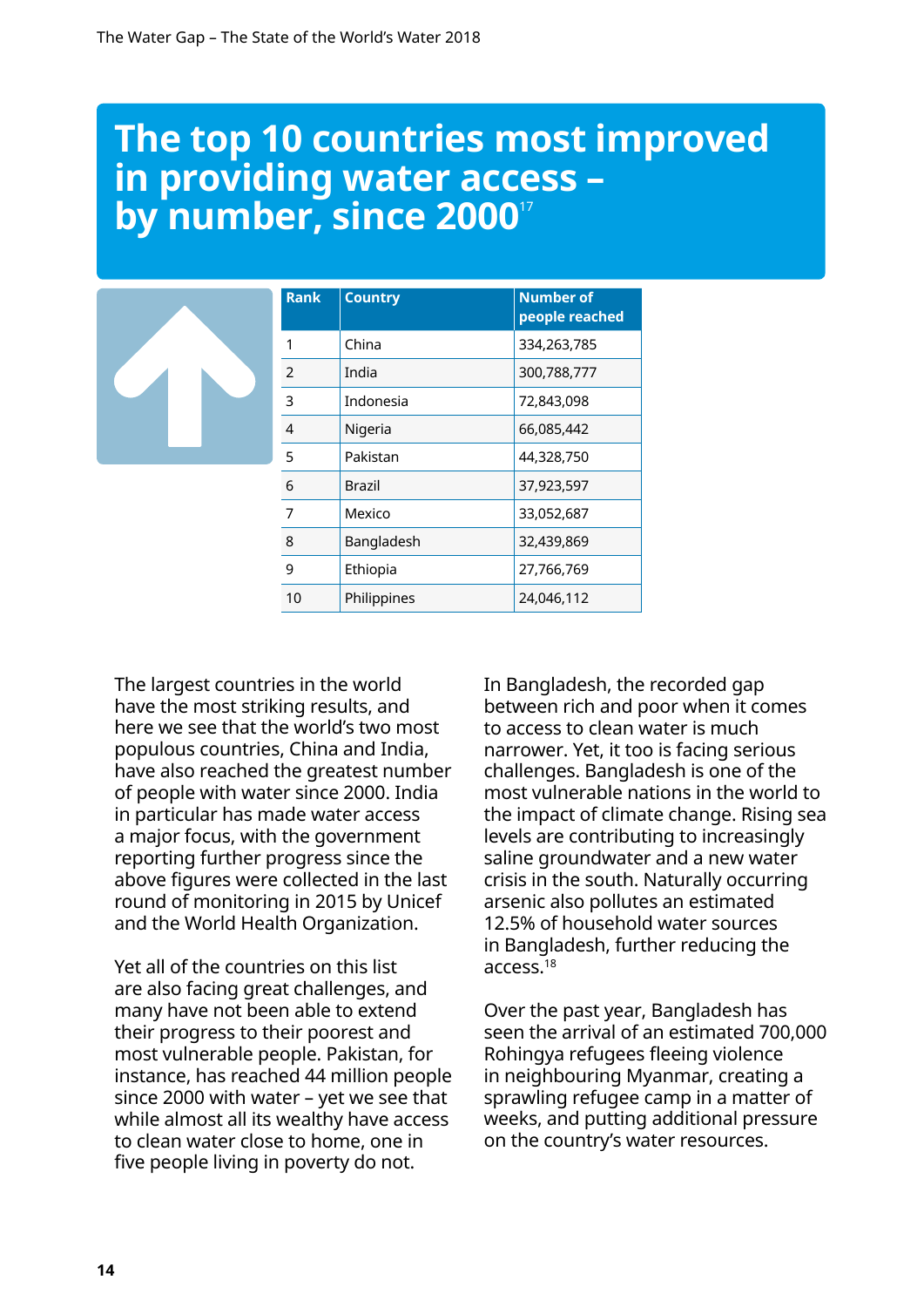## **India**



**88%** of people have access to clean water close to home **UN Human Development ranking: 131**

Hrudamajhi, 45, lives in Kirejholla village in western Odisha. The village's previous open, dug wells were contaminated with bacteria and had high levels of naturally-occurring fluoride, which at high concentrations causes skeletal damage. WaterAid and local partners installed a small piped-water system from an improved well. Hrudamajhi said, "Now the swelling of my feet and elbows has decreased. Earlier I would not be able to sit on the ground or do household work for long hours, but now the situation has improved. I am relieved that my children will surely be spared such health problems."

## **Bangladesh**

**97.3%** of people have access to clean water close to home<sup>19</sup> **93.2%** of the poorest people

**98.9%** of the richest people **UN Development Index ranking: 139**



Nurun Nahar, 40, is a garment worker living in Banglabazar, on the outskirts of Dhaka. "The face of the outside area has changed, but not our area. There is no drainage line in this area, human waste flows through the river which is a water source for many people. Most of our tube wells give water for only six months, and during the summer we simply go from place to place in search of water. Sometimes we have to buy drinking water." An H&M Foundation funded project will work to improve water access as well as sanitation and hygiene in the area.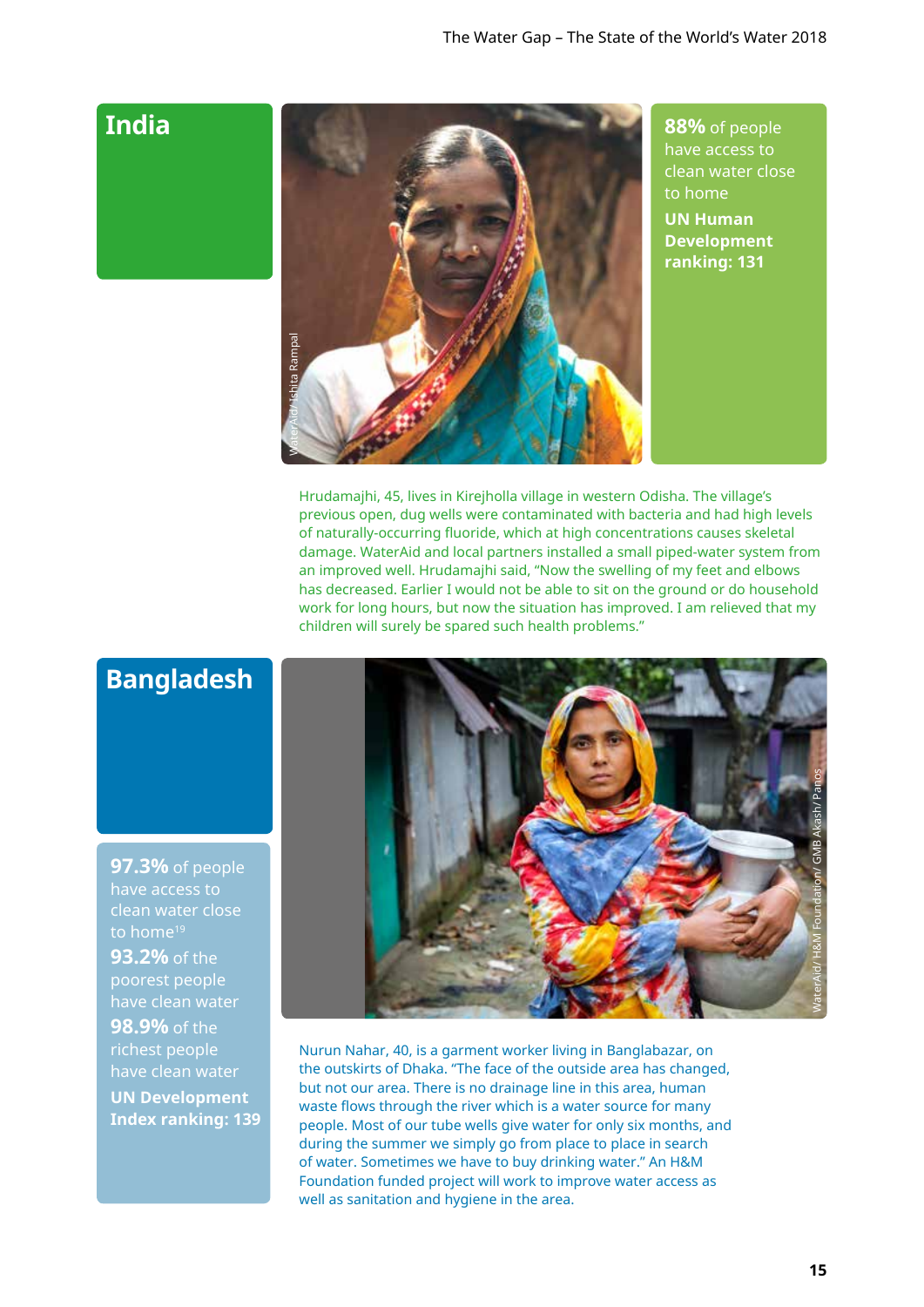# **Conclusion**

This is a crisis the world can fix. We **know** how to deliver clean water. The tools to prevent disease, support development and ensure healthier communities are within our grasp.

There is no more pressing concern than the future of our planet's water and how it can be equitably shared to ensure everyone's basic needs are met. This is a crisis, and WaterAid is calling on governments everywhere to deliver on the human right to accessible, affordable drinking water.

This summer's review of Global Goal 6 will show that progress is not happening fast enough, and the task of reaching everyone with clean water is growing more difficult. Business as usual cannot create the change that is needed.

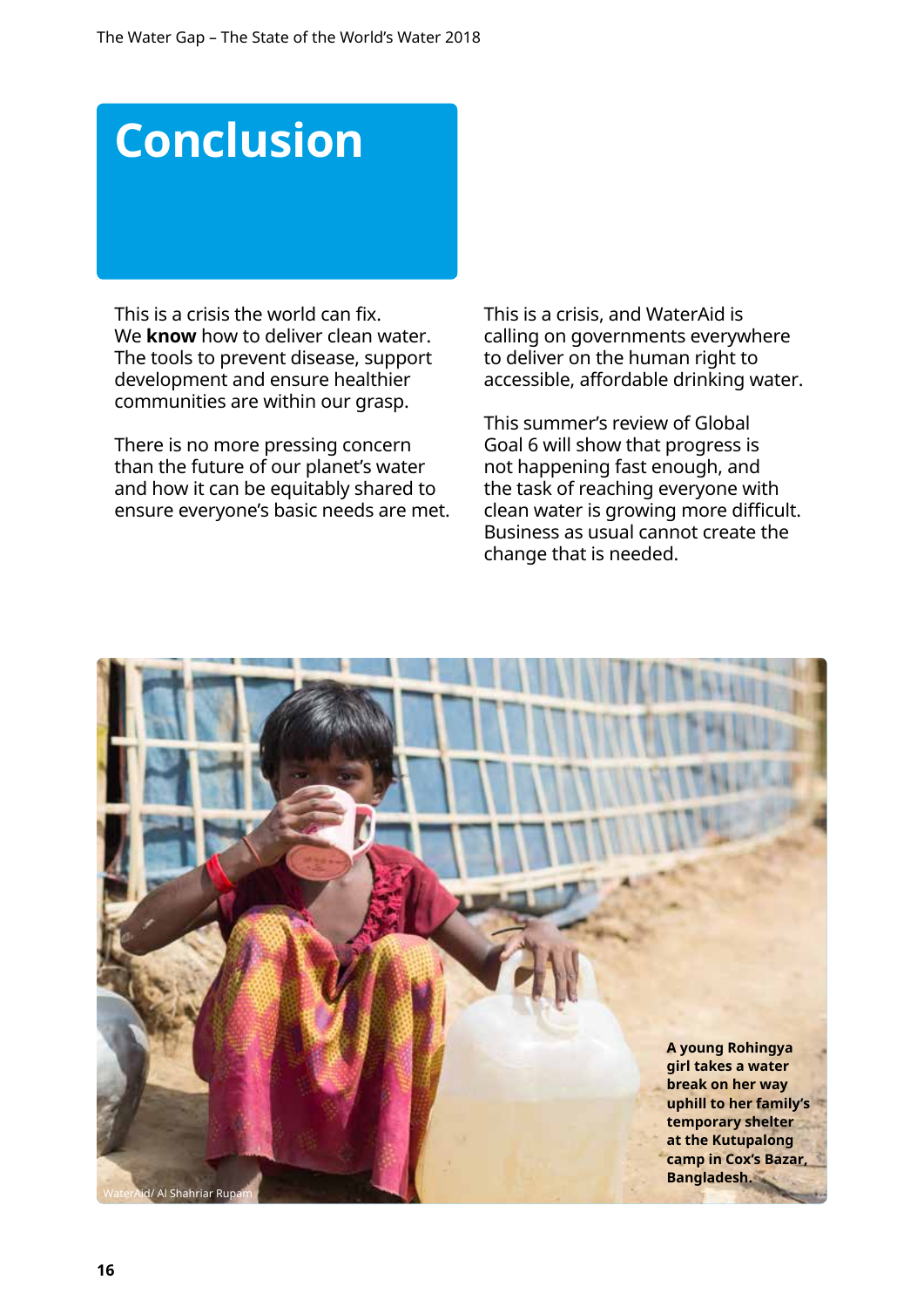# **WaterAid is calling for...**

**Recognition** that the UN Global Goals are everyone's responsibility to deliver, to ensure no one is left behind. Everyone is accountable if they fail.

**Urgent action** on the ground, at regional, national and global scale. Access to safe drinking water is a UN-recognised human right; politicians need to prioritise it and fund it, civil society must help all people speak out for their rights, and those working in water, sanitation and hygiene must support service providers and government to respond.

**The mobilisation of resources** from taxes, tariffs and transfers. An increasing volume of aid needs to go towards supporting institutions and systems that will deliver water for the poorest and most marginalised people. These must be accountable and well-governed, so that money is well-spent, and promoting pro-poor policies that ensure access to water for everyone.

### **The inclusion of access to clean water**,

sanitation and hygiene as central to health, education, nutrition and gender equality. Without water, none of the other UN Global Goals can be met.

## **Responsible environmental management**,

including regulating the use of water in agriculture and industry, to protect and preserve enough clean water for communities' basic needs.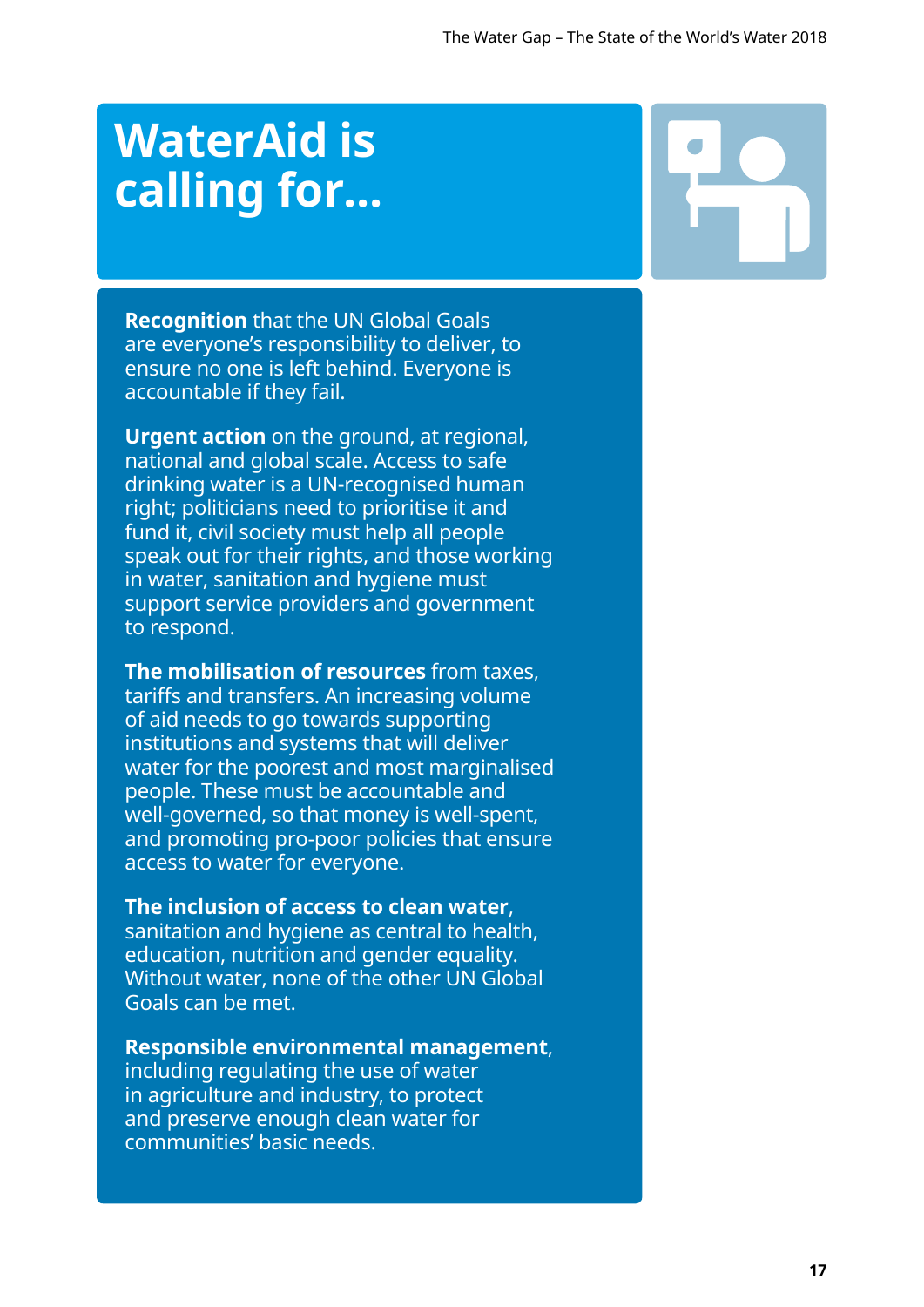**Kashi Ram, 50, carrying water from a nearby well to his house in Sheetal Pani village, Baiga Chak, Dindori, Madhya Pradesh, India.** 

**18**

The State of the State of the State of the State of the State of the State of the State of the State of the World's Water 2018

j.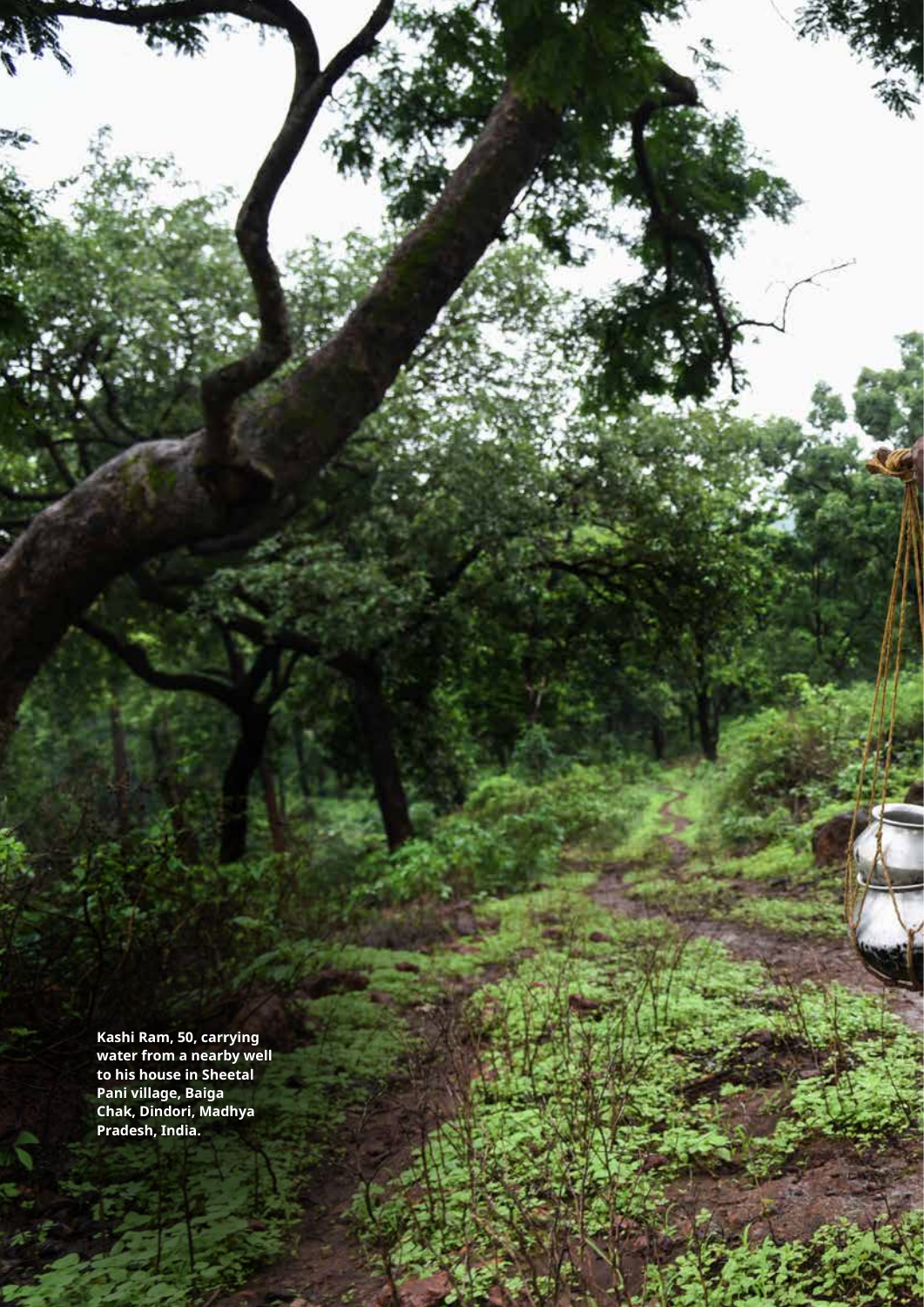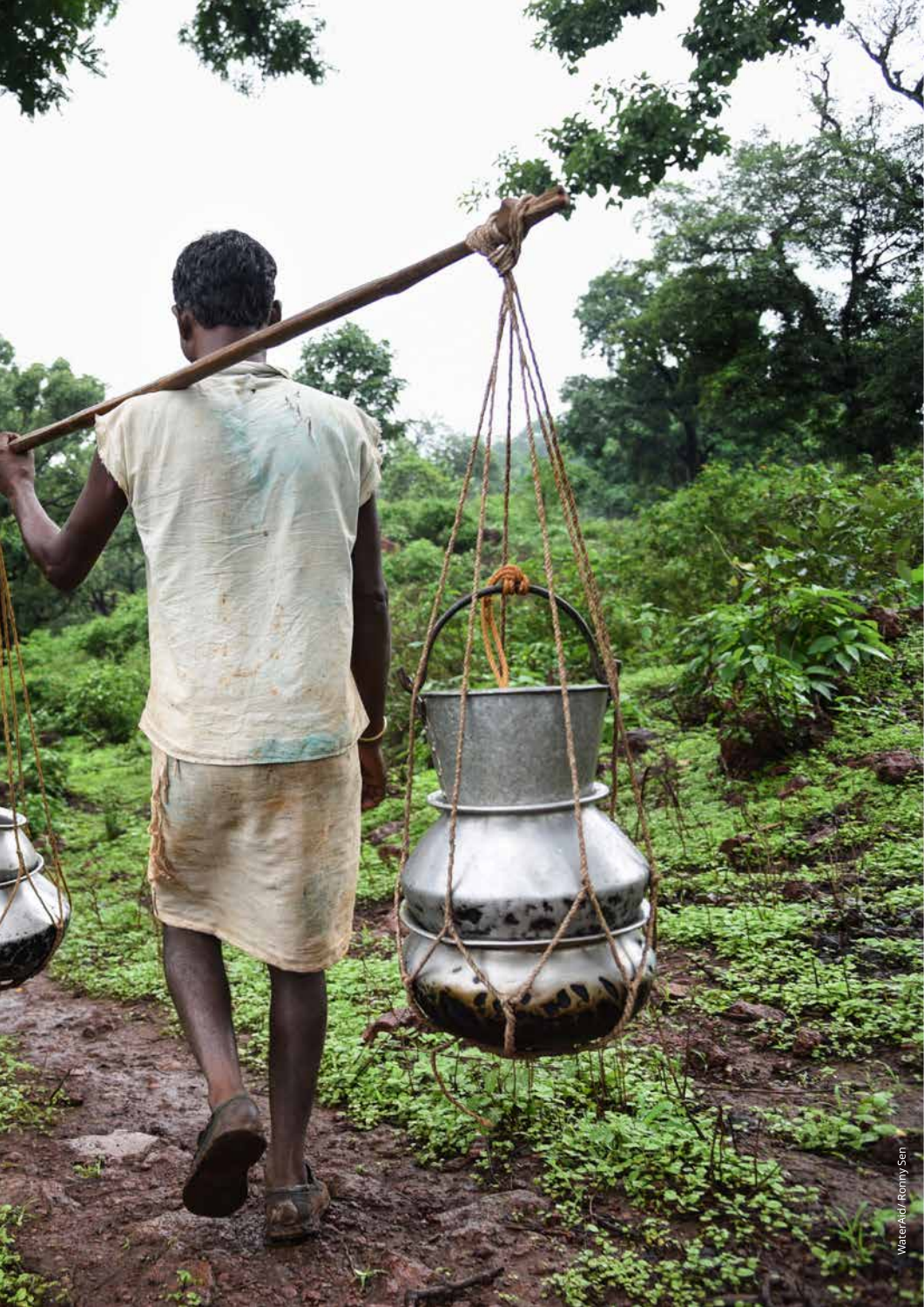# **Appendix**

## **Global access to an at least basic water supply, WHO/Unicef Joint Monitoring Programme**

| Afghanistan                     | 62.9 |
|---------------------------------|------|
| <b>Albania</b>                  | 91.3 |
| <b>Algeria</b>                  | 93.4 |
| <b>Andorra</b>                  | 100  |
| Angola                          | 41   |
| Anguilla                        | 98.2 |
| <b>Antigua and Barbuda</b>      | 96.7 |
| Argentina                       | 99.6 |
| <b>Armenia</b>                  | 98.9 |
| <b>Aruba</b>                    | 97.8 |
| <b>Australia</b>                | 100  |
| <b>Austria</b>                  | 100  |
| Azerbaijan                      | 84.3 |
| <b>Bahamas</b>                  | 97.7 |
| <b>Bahrain</b>                  | 100  |
| <b>Bangladesh</b>               | 97.3 |
| <b>Barbados</b>                 | 98.1 |
| <b>Belarus</b>                  | 98   |
| <b>Belgium</b>                  | 100  |
| <b>Belize</b>                   | 97.1 |
| <b>Benin</b>                    | 67   |
| <b>Bermuda</b>                  | 99.9 |
| <b>Bhutan</b>                   | 97.5 |
| <b>Bolivia</b>                  | 92.8 |
| <b>Bosnia and Herzegovina</b>   | 97.6 |
| <b>Botswana</b>                 | 79.1 |
| <b>Brazil</b>                   | 97.4 |
| <b>British Virgin Islands</b>   | 99.8 |
| <b>Brunei Darussalam</b>        | 99.5 |
| <b>Bulgaria</b>                 | 99.2 |
| <b>Burkina Faso</b>             | 53.8 |
| <b>Burundi</b>                  | 55.9 |
| Cambodia                        | 74.9 |
| Cameroon                        | 65.2 |
| Canada                          | 98.9 |
| <b>Cape Verde</b>               | 86.4 |
| <b>Central African Republic</b> | 54.1 |
| Chad                            | 42.5 |
| Chile                           | 100  |

| <b>Country</b>                          | 2015 |
|-----------------------------------------|------|
| China                                   | 95.8 |
| Colombia                                | 96.5 |
| <b>Comoros</b>                          | 83.7 |
| Congo                                   | 68.3 |
| <b>Cook Islands</b>                     | 99.8 |
| <b>Costa Rica</b>                       | 99.6 |
| <b>Cote d'Ivoire</b>                    | 73   |
| <b>Croatia</b>                          | 99.5 |
| Cuba                                    | 95.1 |
| <b>Cyprus</b>                           | 100  |
| <b>Czech Republic</b>                   | 99.8 |
| <b>Democratic Republic of the Congo</b> | 39.3 |
| <b>Denmark</b>                          | 100  |
| <b>Djibouti</b>                         | 76.9 |
| <b>Dominica</b>                         | 96.5 |
| <b>Dominican Republic</b>               | 94.4 |
| <b>Ecuador</b>                          | 92.6 |
| <b>Egypt</b>                            | 98.3 |
| <b>El Salvador</b>                      | 93   |
| <b>Equatorial Guinea</b>                | 49.5 |
| <b>Eritrea</b>                          | 19.2 |
| <b>Estonia</b>                          | 99.6 |
| <b>Ethiopia</b>                         | 39.1 |
| Fiji                                    | 93.7 |
| <b>Finland</b>                          | 100  |
| <b>France</b>                           | 100  |
| <b>French Polynesia</b>                 | 100  |
| Gabon                                   | 87.5 |
| Gambia                                  | 80   |
| Georgia                                 | 93.2 |
| Germany                                 | 100  |
| Ghana                                   | 77.7 |
| Gibraltar                               | 99.6 |
| Greece                                  | 100  |
| Grenada                                 | 95.6 |
| Guadeloupe                              | 99.6 |
| Guam                                    | 99.6 |
| Guatemala                               | 93.5 |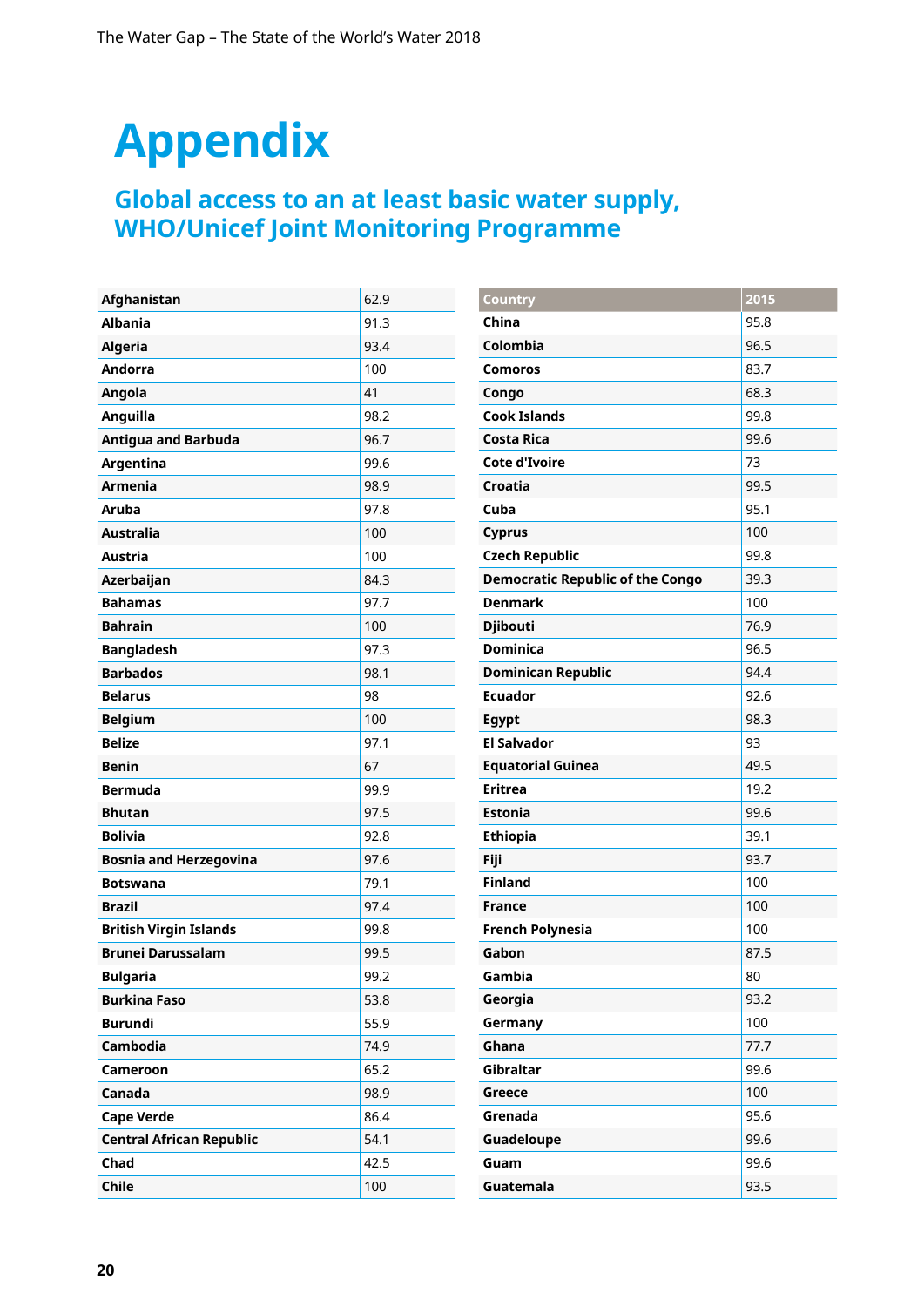| Country                 | 2015 |
|-------------------------|------|
| Guinea-Bissau           | 69.1 |
| <b>Guinea-Conakry</b>   | 67.3 |
| Guyana                  | 95   |
| Haiti                   | 64.1 |
| <b>Honduras</b>         | 92.1 |
| <b>Hungary</b>          | 99.9 |
| <b>Iceland</b>          | 100  |
| <b>India</b>            | 87.5 |
| <b>Indonesia</b>        | 89.5 |
| Iran                    | 94.8 |
| Iraq                    | 86   |
| <b>Ireland</b>          | 98.9 |
| <b>Israel</b>           | 100  |
| <b>Italy</b>            | 100  |
| Jamaica                 | 92.9 |
| Japan                   | 98.9 |
| Jordan                  | 98.5 |
| <b>Kazakhstan</b>       | 91.1 |
| Kenya                   | 58.4 |
| <b>Kiribati</b>         | 64.3 |
| <b>Kuwait</b>           | 100  |
| Kyrgyzstan              | 87.2 |
| Laos                    | 80.4 |
| Latvia                  | 98.5 |
| Lebanon                 | 92   |
| Lesotho                 | 71.5 |
| Liberia                 | 69.9 |
| Libya                   | 96.7 |
| Lithuania               | 97.3 |
| Luxembourg              | 99.9 |
| <b>Macedonia</b>        | 96.7 |
| Madagascar              | 50.6 |
| <b>Malawi</b>           | 67.1 |
| <b>Malaysia</b>         | 96.4 |
| <b>Maldives</b>         | 97.8 |
| Mali                    | 74.2 |
| Malta                   | 100  |
| <b>Marshall Islands</b> | 78.1 |
| <b>Mauritania</b>       | 69.6 |
| <b>Mauritius</b>        | 99.8 |
| <b>Mexico</b>           | 98.3 |
| <b>Micronesia</b>       | 88.3 |
| <b>Moldova</b>          | 86.6 |
| Monaco                  | 100  |
| Mongolia                | 83.2 |
| Montenegro              | 97.6 |

| 2015      |
|-----------|
| 82.9      |
| 47.2      |
| 67.5      |
| 78.7      |
| 100       |
| 87.7      |
| 100       |
| 100       |
| 82.2      |
| 45.8      |
| 67.3      |
| 98.1      |
| 99.6      |
| 99.2      |
| 100       |
| 87.6      |
| 90.9      |
| 88.5      |
| 99.5      |
| 95        |
| 36.5      |
| 98.8      |
| 89.8      |
| 90.5      |
| 97.8      |
| 99.9      |
| 97.1      |
| <b>NA</b> |
| 100       |
| 100       |
| 96.3      |
| 56.7      |
| NA        |
| 98.1      |
| 95.1      |
| 95.5      |
| 100       |
| 79.6      |
| 99.9      |
| 75.1      |
| 91.1      |
| 96.2      |
| 58        |
| 100       |
| 97.9      |
| 99.5      |
|           |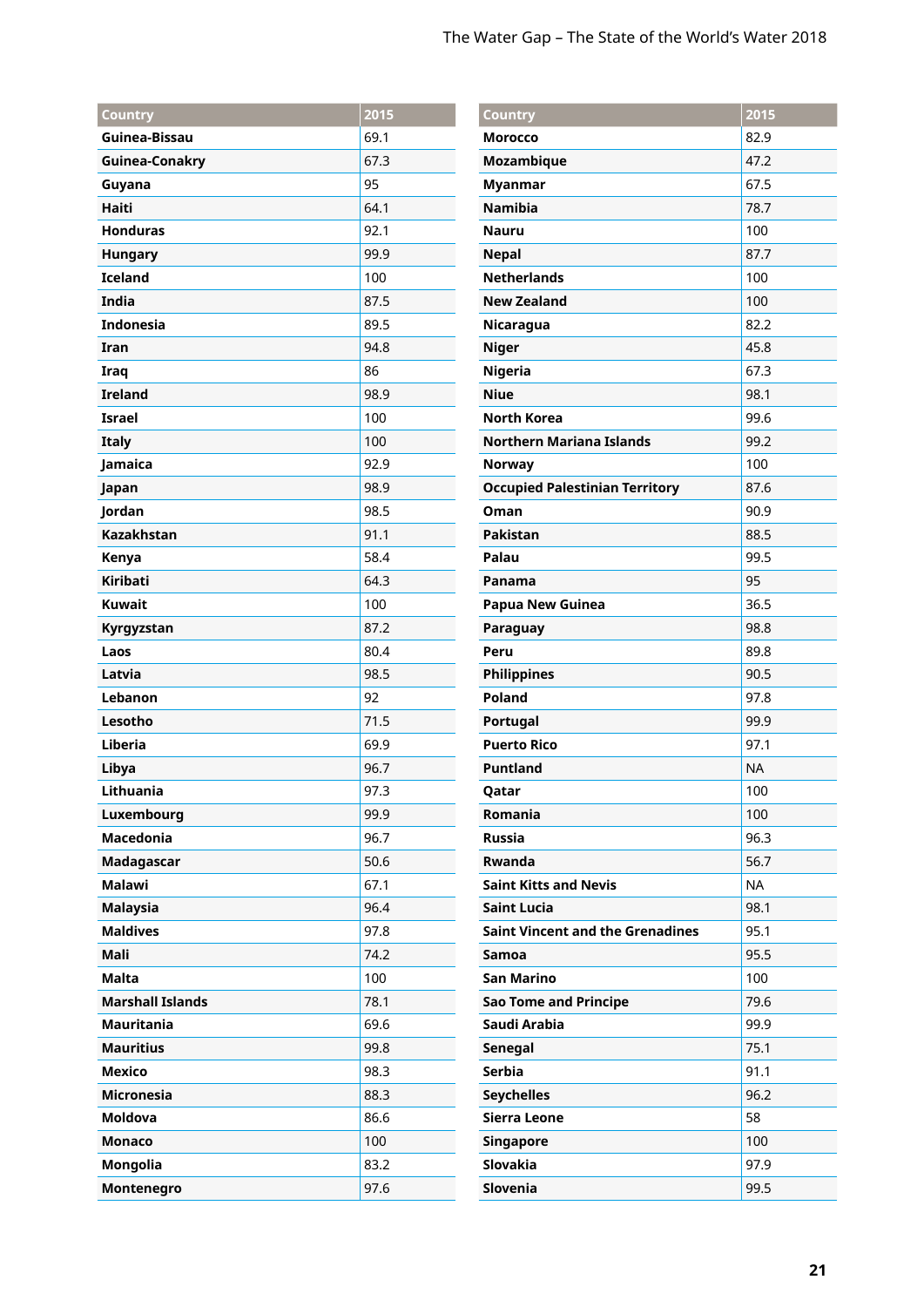The Water Gap – The State of the World's Water 2018

| Country                    | 2015      |
|----------------------------|-----------|
| <b>Solomon Islands</b>     | 64        |
| <b>Somalia</b>             | 40        |
| <b>Somaliland</b>          | <b>NA</b> |
| <b>South Africa</b>        | 84.6      |
| <b>South Korea</b>         | 99.5      |
| <b>South Sudan</b>         | 50.4      |
| <b>Spain</b>               | 99.9      |
| Sri Lanka                  | 92.3      |
| Sudan                      | 58.9      |
| <b>Suriname</b>            | 94.6      |
| <b>Swaziland</b>           | 67.6      |
| Sweden                     | 100       |
| <b>Switzerland</b>         | 100       |
| <b>Syria</b>               | 96.7      |
| <b>Tajikistan</b>          | 74.1      |
| <b>Tanzania</b>            | 50.1      |
| <b>Thailand</b>            | 98.2      |
| <b>Timor-Leste</b>         | 70.2      |
| Togo                       | 62.8      |
| <b>Tokelau</b>             | 99.5      |
| Tonga                      | 99.9      |
| <b>Trinidad and Tobago</b> | 96.9      |

| Country                          | 2015      |
|----------------------------------|-----------|
| Tunisia                          | 94.2      |
| <b>Turkey</b>                    | 98.8      |
| <b>Turkmenistan</b>              | 94.4      |
| <b>Turks and Caicos Islands</b>  | 94.3      |
| Tuvalu                           | 99.2      |
| Uganda                           | 38.9      |
| <b>Ukraine</b>                   | 97.7      |
| <b>United Arab Emirates</b>      | 99.6      |
| <b>United Kingdom</b>            | 100       |
| <b>United States of America</b>  | 99.1      |
| <b>Uruguay</b>                   | 99.2      |
| <b>Uzbekistan</b>                | <b>NA</b> |
| Vanuatu                          | 90.5      |
| Venezuela                        | 97.4      |
| <b>Viet Nam</b>                  | 91.1      |
| <b>Wallis and Futuna Islands</b> | 99.5      |
| Western Sahara                   | <b>NA</b> |
| Yemen                            | 70.3      |
| Zambia                           | 61.2      |
| <b>Zimbabwe</b>                  | 66.5      |

**Women wash clothes at a stream in the village of Noor Muhammad Thaheem, Thatta, Sindh, Pakistan.**

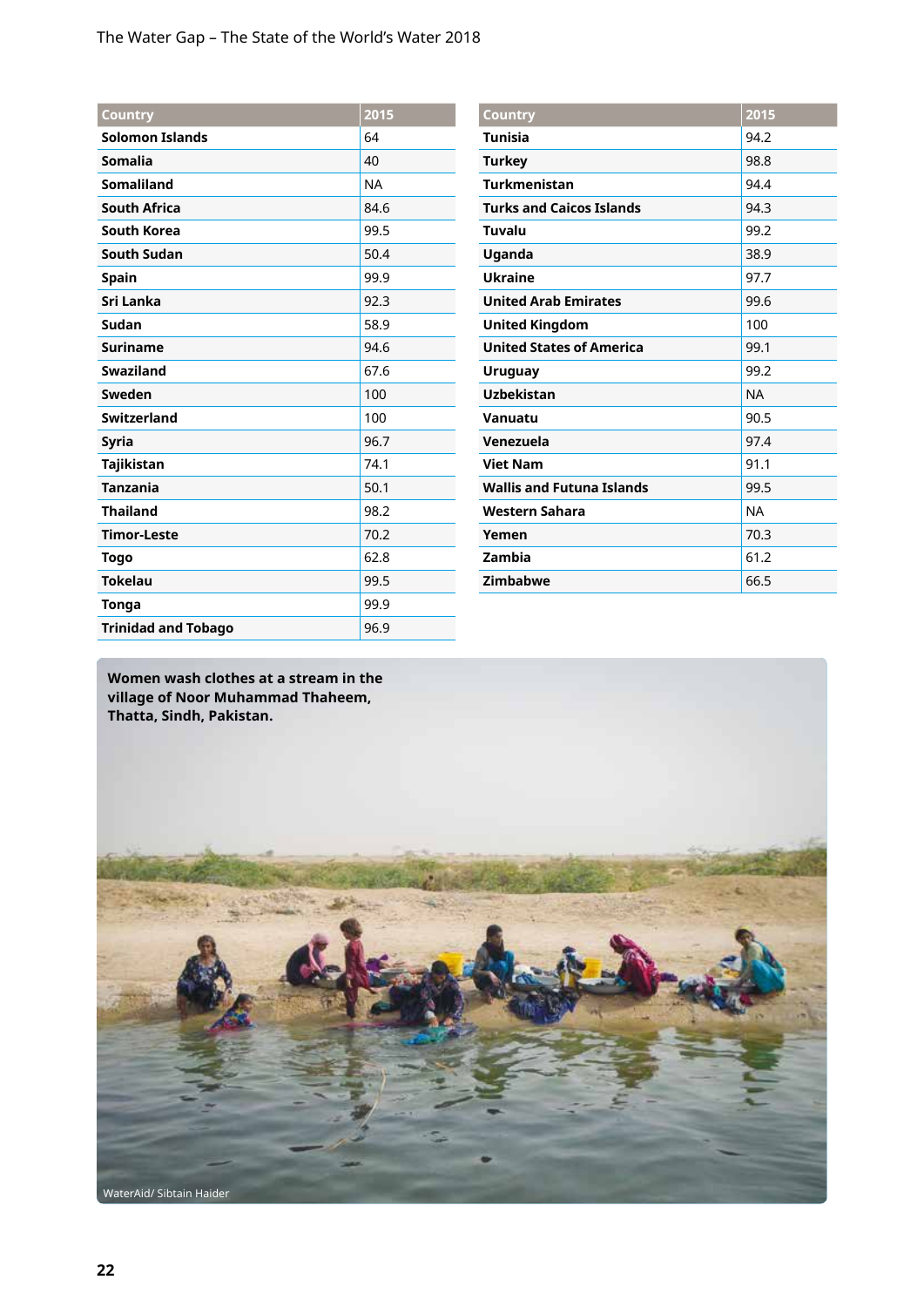# **Endnotes**

- https://openknowledge.worldbank.org/bitstream/handle/10986/28096/9781464811791.pdf p6
- WHO/Unicef Joint Monitoring Programme (2017) *Progress on drinking water, sanitation and hygiene, 2017 update and SDG baselines*. Available at: https://washdata.org
- WHO/Unicef Joint Monitoring Programme (2017) *Progress on drinking water, sanitation and hygiene, 2017 update and SDG baselines*. Available at: https://washdata.org
- www.childmortality.org/files\_v21/download/IGME%20report%202017%20child%20mortality%20final.pdf
- www.open.ac.uk/technology/mozambique/sites/www.open.ac.uk.technology.mozambique/files/files/ Women\_and\_drought\_in\_southern\_Mozambique-2016.pdf
- WHO/Unicef Joint Monitoring Programme (2017) *Progress on drinking water, sanitation and hygiene, 2017 update and SDG baselines*. Available at: https://washdata.org
- www.worldbank.org/en/country/uganda/overview#2
- www.worldbank.org/en/country/niger/overview
- www1.wfp.org/countries/niger
- www.worldbank.org/en/country/niger/overview
- WHO/Unicef Joint Monitoring Programme (2017) *Progress on drinking water, sanitation and hygiene, 2017 update and SDG baselines*. Available at: https://washdata.org
- For more information see http://indiawater.gov.in/IMISReports
- WHO/Unicef Joint Monitoring Programme (2017) *Progress on drinking water, sanitation and hygiene, 2017 update and SDG baselines*. Available at: https://washdata.org
- https://blogs.worldbank.org/nasikiliza/raising-the-watermark-in-tanzanias-growth-and-povertyreduction-picture
- www.worldbank.org/en/country/mali/overview
- https://reliefweb.int/report/mali/wfp-mali-country-brief-november-2017
- WHO/Unicef Joint Monitoring Programme (2017) *Progress on drinking water, sanitation and hygiene, 2017 update and SDG baselines*. Available at: https://washdata.org
- www.unicef.org/bangladesh/MICS\_Key\_Findings\_Report\_revised\_05-08-2015.pdf
- 19 This number does not take into account naturally occurring arsenic which current measures do not account for – this reduces the number of households' access to 85%.